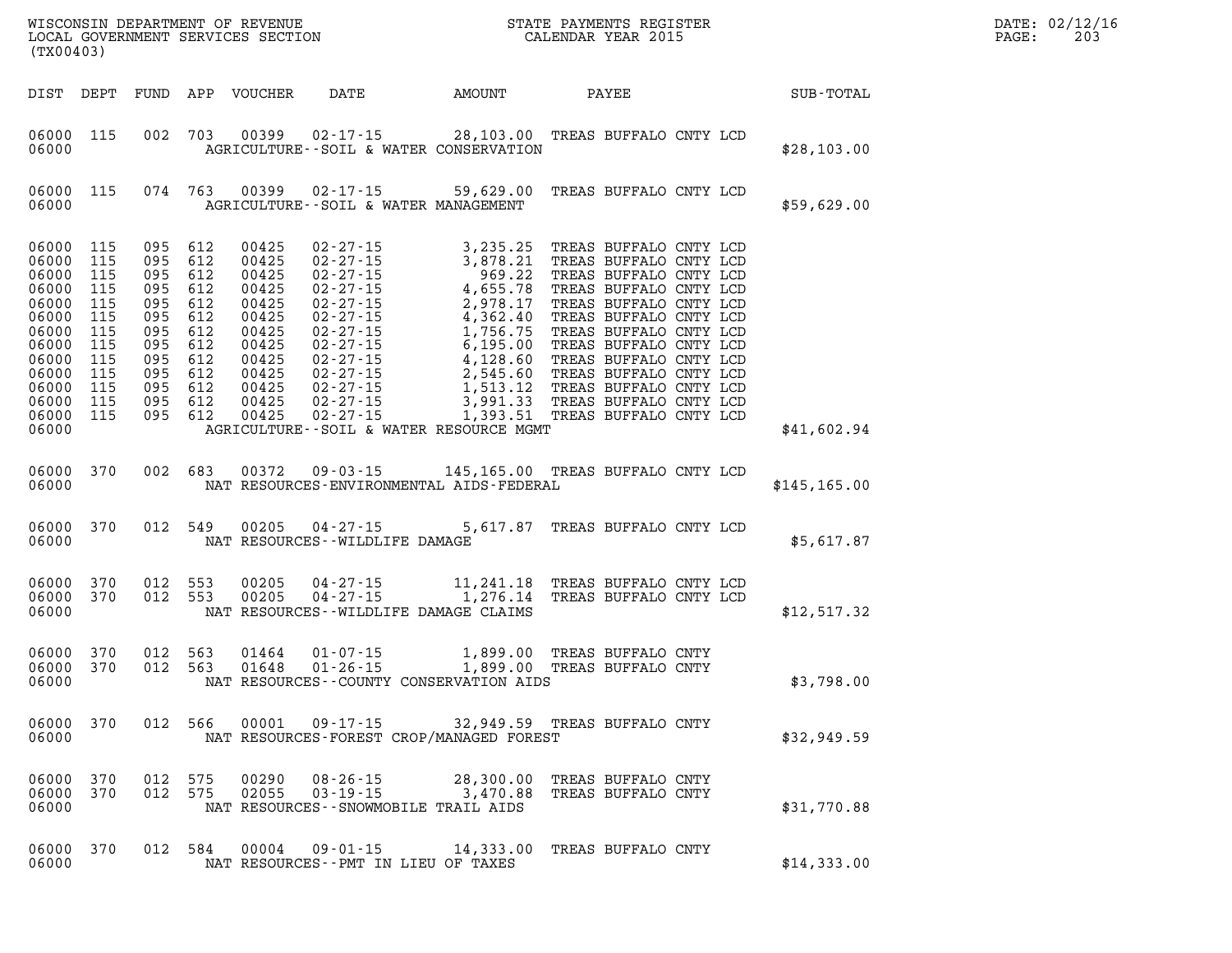| (TX00403)                                                                                                         |                                                                                  |                                                                                  |                                                                                  | WISCONSIN DEPARTMENT OF REVENUE<br>LOCAL GOVERNMENT SERVICES SECTION                                     |                                                                                                                                                                                                                                                            |                                                                                                                                                                   | STATE PAYMENTS REGISTER<br>CALENDAR YEAR 2015                                                                                                                               |                                          | DATE: 02/12/16<br>204<br>PAGE: |
|-------------------------------------------------------------------------------------------------------------------|----------------------------------------------------------------------------------|----------------------------------------------------------------------------------|----------------------------------------------------------------------------------|----------------------------------------------------------------------------------------------------------|------------------------------------------------------------------------------------------------------------------------------------------------------------------------------------------------------------------------------------------------------------|-------------------------------------------------------------------------------------------------------------------------------------------------------------------|-----------------------------------------------------------------------------------------------------------------------------------------------------------------------------|------------------------------------------|--------------------------------|
| DIST DEPT                                                                                                         |                                                                                  | FUND                                                                             |                                                                                  | APP VOUCHER                                                                                              | DATE                                                                                                                                                                                                                                                       | AMOUNT                                                                                                                                                            | PAYEE                                                                                                                                                                       | SUB-TOTAL                                |                                |
| 06000<br>06000                                                                                                    | 370                                                                              | 074 670                                                                          |                                                                                  | 42306                                                                                                    | $05 - 29 - 15$<br>NAT RESOURCES -- RU RECYCLING GRANT                                                                                                                                                                                                      | 96,040.68                                                                                                                                                         | TREAS BUFFALO CNTY                                                                                                                                                          | \$96,040.68                              |                                |
| 06000<br>06000                                                                                                    | 370                                                                              | 074 673                                                                          |                                                                                  | 42306                                                                                                    | 05 - 29 - 15<br>NAT RESOURCES - - RU CONSOLIDATED GRANT                                                                                                                                                                                                    | 2,798.81                                                                                                                                                          | TREAS BUFFALO CNTY                                                                                                                                                          | \$2,798.81                               |                                |
| 06000<br>06000                                                                                                    | 395                                                                              | 011 168                                                                          |                                                                                  | 50006                                                                                                    | TRANSPORTATION--ELDERLY & DISABLED                                                                                                                                                                                                                         | $06 - 09 - 15$ 68,117.00                                                                                                                                          | COUNTY OF BUFFALO                                                                                                                                                           | \$68,117.00                              |                                |
| 06000<br>06000<br>06000<br>06000<br>06000<br>06000<br>06000<br>06000<br>06000                                     | 395<br>395<br>395<br>395<br>395<br>395<br>395<br>395                             | 011<br>011<br>011<br>011<br>011<br>011<br>011<br>011                             | 185<br>185<br>185<br>185<br>185<br>185<br>185<br>185                             | 57078<br>57078<br>63185<br>64735<br>65941<br>66261<br>66261<br>67135                                     | $08 - 17 - 15$<br>$08 - 17 - 15$<br>$10 - 19 - 15$<br>$11 - 03 - 15$<br>$11 - 13 - 15$<br>$11 - 17 - 15$<br>$11 - 17 - 15$<br>$11 - 27 - 15$                                                                                                               | $\begin{array}{r} 518. \\ 1,396.7 \\ 2,474.46 \\ 5 \\ 6,783.2^{\circ} \\ 1.0^{\circ} \end{array}$<br>3,571.88<br>TRANSPORTATION - - HIGHWAY SAFETY - FEDERAL      | TREAS BUFFALO CO<br>TREAS BUFFALO CO<br>TREAS BUFFALO CO<br>TREAS BUFFALO CO<br>TREAS BUFFALO CO<br>TREAS BUFFALO CO<br>TREAS BUFFALO CO<br>TREAS BUFFALO CO                | \$17,683.26                              |                                |
| 06000<br>06000<br>06000<br>06000                                                                                  | 395<br>395<br>395                                                                | 011 190<br>011 190<br>011 190                                                    |                                                                                  | 36006<br>52006<br>64006                                                                                  | $01 - 05 - 15$<br>$07 - 06 - 15$<br>$10 - 05 - 15$                                                                                                                                                                                                         | TRANSPORTATION - - GENERAL TRANSP AIDS - GTA                                                                                                                      | 165,260.71 COUNTY OF BUFFALO<br>165,260.71 COUNTI CL - 00111 CL - 012110<br>330,521.42 COUNTY OF BUFFALO<br>165,260.72 COUNTY OF BUFFALO                                    | \$661,042.85                             |                                |
| 06000<br>06000<br>06000                                                                                           | 395<br>395                                                                       | 011<br>011 278                                                                   | 278                                                                              | 64404<br>68865                                                                                           | $10 - 27 - 15$<br>$12 - 14 - 15$<br>TRANSPORTATION - - LRIP/TRIP/MSIP GRANTS                                                                                                                                                                               | 55,140.92<br>2,459.51                                                                                                                                             | TREAS BUFFALO CO<br>TREAS BUFFALO CO                                                                                                                                        | \$57,600.43                              |                                |
| 06000<br>06000<br>06000<br>06000<br>06000<br>06000<br>06000<br>06000<br>06000<br>06000<br>06000<br>06000<br>06000 | 435<br>435<br>435<br>435<br>435<br>435<br>435<br>435<br>435<br>435<br>435<br>435 | 005<br>005<br>005<br>005<br>005<br>005<br>005<br>005<br>005<br>005<br>005<br>005 | 000<br>000<br>000<br>000<br>000<br>000<br>000<br>000<br>000<br>000<br>000<br>000 | 90511<br>90514<br>90515<br>90517<br>90518<br>90519<br>90600<br>90601<br>90604<br>90607<br>90609<br>90611 | $01 - 01 - 15$<br>$02 - 01 - 15$<br>$03 - 01 - 15$<br>$04 - 01 - 15$<br>$05 - 01 - 15$<br>$06 - 01 - 15$<br>$07 - 01 - 15$<br>$08 - 01 - 15$<br>$09 - 01 - 15$<br>$10 - 01 - 15$<br>$11 - 02 - 15$<br>$12 - 01 - 15$<br>HEALTH SERVICES - - STATE/FED AIDS | 92,271.00<br>110,822.00<br>175,687.00<br>145,272.00<br>157,129.00<br>116,327.00<br>84,351.00<br>102,000.00<br>336,267.00<br>156,866.00<br>82,500.00<br>102,865.00 | BUFFALO CO<br>BUFFALO CO<br>BUFFALO CO<br>BUFFALO CO<br>BUFFALO CO<br>BUFFALO CO<br>BUFFALO CO<br><b>BUFFALO CO</b><br>BUFFALO CO<br>BUFFALO CO<br>BUFFALO CO<br>BUFFALO CO | \$1,662,357.00                           |                                |
| 06000<br>06000<br>06000<br>06000                                                                                  | 437<br>437<br>437<br>437                                                         | 005<br>005<br>005<br>005                                                         | 000<br>000<br>000<br>000                                                         | 00000<br>00000<br>00000<br>00000                                                                         | $01 - 05 - 15$<br>$01 - 30 - 15$<br>$02 - 05 - 15$<br>$03 - 05 - 15$                                                                                                                                                                                       | 1,905.34<br>24,726.32<br>10,453.61<br>27,580.63                                                                                                                   | <b>BUFFALO</b><br>BUFFALO CHILD SUPPORT<br>BUFFALO<br>BUFFALO                                                                                                               | $\star$<br>$\star$<br>$\star$<br>$\star$ |                                |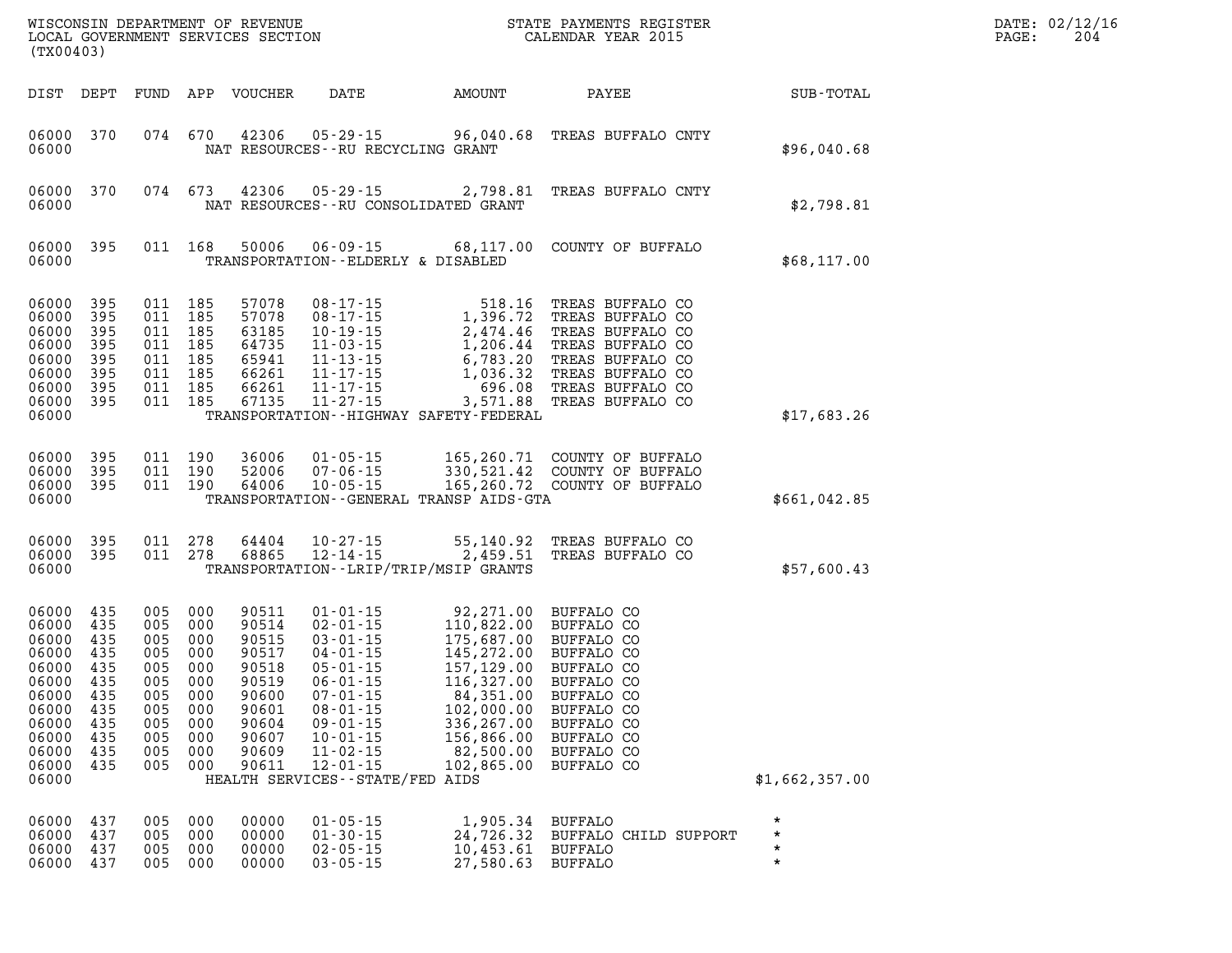| DIST           | DEPT       | FUND       | APP        | <b>VOUCHER</b> | DATE                                                                                                                                        | AMOUNT                                     | PAYEE                                            | SUB-TOTAL           |
|----------------|------------|------------|------------|----------------|---------------------------------------------------------------------------------------------------------------------------------------------|--------------------------------------------|--------------------------------------------------|---------------------|
| 06000<br>06000 | 437<br>437 | 005<br>005 | 000<br>000 | 00000<br>00000 | $03 - 11 - 15$<br>$03 - 12 - 15$                                                                                                            | $.00\,$                                    | 6,053.63 BUFFALO CHILD SUPPORT<br><b>BUFFALO</b> | $\star$<br>$\star$  |
| 06000<br>06000 | 437<br>437 | 005<br>005 | 000<br>000 | 00000<br>00000 | $04 - 06 - 15$<br>$04 - 07 - 15$                                                                                                            | 59,349.50<br>16,431.65                     | <b>BUFFALO</b><br>BUFFALO CHILD SUPPORT          | $\star$<br>$\star$  |
| 06000          | 437        | 005        | 000        | 00000          | $04 - 17 - 15$                                                                                                                              | 350.11                                     | <b>BUFFALO</b>                                   | $^\star$<br>$\star$ |
| 06000<br>06000 | 437<br>437 | 005<br>005 | 000<br>000 | 00000<br>00000 | $04 - 30 - 15$<br>$05 - 05 - 15$                                                                                                            | 16,169.33<br>2,150.17                      | BUFFALO CHILD SUPPORT<br><b>BUFFALO</b>          | $\star$             |
| 06000          | 437        | 005        | 000        | 00000          | $05 - 22 - 15$                                                                                                                              |                                            | 100.00 BUFFALO                                   | $\star$             |
| 06000          | 437        | 005        | 000        | 00000          | 05 - 22 - 15<br>06 - 03 - 15                                                                                                                | 4,824.23                                   | BUFFALO CHILD SUPPORT                            | $\star$             |
| 06000          | 437        | 005        | 000        | 00000          | $06 - 05 - 15$                                                                                                                              | 5,458.33                                   | <b>BUFFALO</b>                                   | $\star$             |
| 06000<br>06000 | 437<br>437 | 005<br>005 | 000<br>000 | 00000<br>00000 | $\begin{array}{r} 00 - 06 - 15 \\ 07 - 30 - 15 \\ 08 - 05 - 15 \\ 08 - 07 - 15 \\ 08 - 21 - 15 \\ 09 - 08 - 14 \\ 09 - 14 - 15 \end{array}$ | 4,980.32<br>29,137.45                      | <b>BUFFALO</b><br>BUFFALO CHILD SUPPORT          | $\star$<br>$\star$  |
| 06000          | 437        | 005        | 000        | 00000          |                                                                                                                                             | 3,898.97 BUFFALO                           |                                                  | $\star$             |
| 06000          | 437        | 005        | 000        | 00000          |                                                                                                                                             | 3,980.73                                   | BUFFALO CHILD SUPPORT                            | $\star$             |
| 06000          | 437        | 005        | 000        | 00000          |                                                                                                                                             |                                            | 235.00 BUFFALO CHILD SUPPORT                     | $\star$             |
| 06000          | 437        | 005        | 000        | 00000          |                                                                                                                                             | 7,008.82                                   | <b>BUFFALO</b>                                   | $\star$<br>$\star$  |
| 06000<br>06000 | 437<br>437 | 005<br>005 | 000<br>000 | 00000<br>00000 | $09 - 14 - 15$<br>$10 - 05 - 15$                                                                                                            | 234,600.00 BUFFALO<br>7,772.85 BUFFALO     |                                                  | $\star$             |
| 06000          |            |            |            |                |                                                                                                                                             | CHILDREN & FAMILIES - - STATE/FEDERAL AIDS |                                                  | \$467, 166.99       |
|                |            |            |            |                |                                                                                                                                             |                                            |                                                  |                     |
| 06000          | 455        | 002        | 221        | 14             | $07 - 21 - 15$                                                                                                                              | 450.00                                     | TREAS BUFFALO CNTY                               |                     |
| 06000          |            |            |            |                |                                                                                                                                             | JUSTICE -- LAW ENFORCEMENT SERVICES AID    |                                                  | \$450.00            |
|                |            |            |            |                |                                                                                                                                             |                                            |                                                  |                     |
| 06000          | 455        | 002        | 231        | 08             | $03 - 12 - 15$                                                                                                                              | 2,720.00                                   | TREAS BUFFALO CNTY                               |                     |
| 06000          |            |            |            |                | JUSTICE - - LAW ENFORCEMENT TRAINING                                                                                                        |                                            |                                                  | \$2,720.00          |
|                |            |            |            |                |                                                                                                                                             |                                            |                                                  |                     |
| 06000          | 455        | 002        | 532        | 12             |                                                                                                                                             | 07-27-15 14,141.10 TREAS BUFFALO CNTY      |                                                  |                     |
| 06000          |            |            |            |                |                                                                                                                                             | JUSTICE - - VICTIM/WITNESS ASSISTANCE SERV |                                                  | \$14,141.10         |
|                |            |            |            |                |                                                                                                                                             |                                            |                                                  |                     |
| 06000          | 455        | 002        | 539        | 03             |                                                                                                                                             | $03 - 09 - 15$ 13,703.60                   | TREAS BUFFALO CNTY                               |                     |
| 06000          |            |            |            |                | JUSTICE - - VICTIM/WITNESS SERVICES                                                                                                         |                                            |                                                  | \$13,703.60         |
|                |            |            |            |                |                                                                                                                                             |                                            |                                                  |                     |
| 06000          | 465        | 002        | 337        | 01323          | $06 - 24 - 15$                                                                                                                              |                                            | 3,050.00 TREAS BUFFALO CNTY                      |                     |
| 06000          |            |            |            |                |                                                                                                                                             | MILITARY AFFAIRS-EMERGENCY MGMT PLANNING   |                                                  | \$3,050.00          |
|                |            |            |            |                |                                                                                                                                             |                                            |                                                  |                     |
| 06000          | 465        | 002        | 342        | 00887          | $01 - 15 - 15$                                                                                                                              | 4,561.18                                   | TREAS BUFFALO CNTY                               |                     |
| 06000          | 465        | 002        | 342        | 01395          | $06 - 25 - 15$                                                                                                                              | 6,972.85                                   | TREAS BUFFALO CNTY                               |                     |
| 06000          |            |            |            |                |                                                                                                                                             | MILITARY AFFAIRS-EMERGENCY MGMT-FED FUND   |                                                  | \$11,534.03         |

**06000 465 072 364 00970 01-20-15 3,095.00 TREAS BUFFALO CNTY**  MILITARY AFFAIRS-EMER MGMT-PLANNING AID **\$3,095.00** \$3,095.00

**06000 485 002 127 06006 06-12-15 50.00 TREAS BUFFALO CNTY DETERANS AFFAIRS GRANTS 1000 1000 1000 1000 1000 1000 1000 1000 \$50.00** 

**06000 485 082 267 06006 06-12-15 225.00 TREAS BUFFALO CNTY**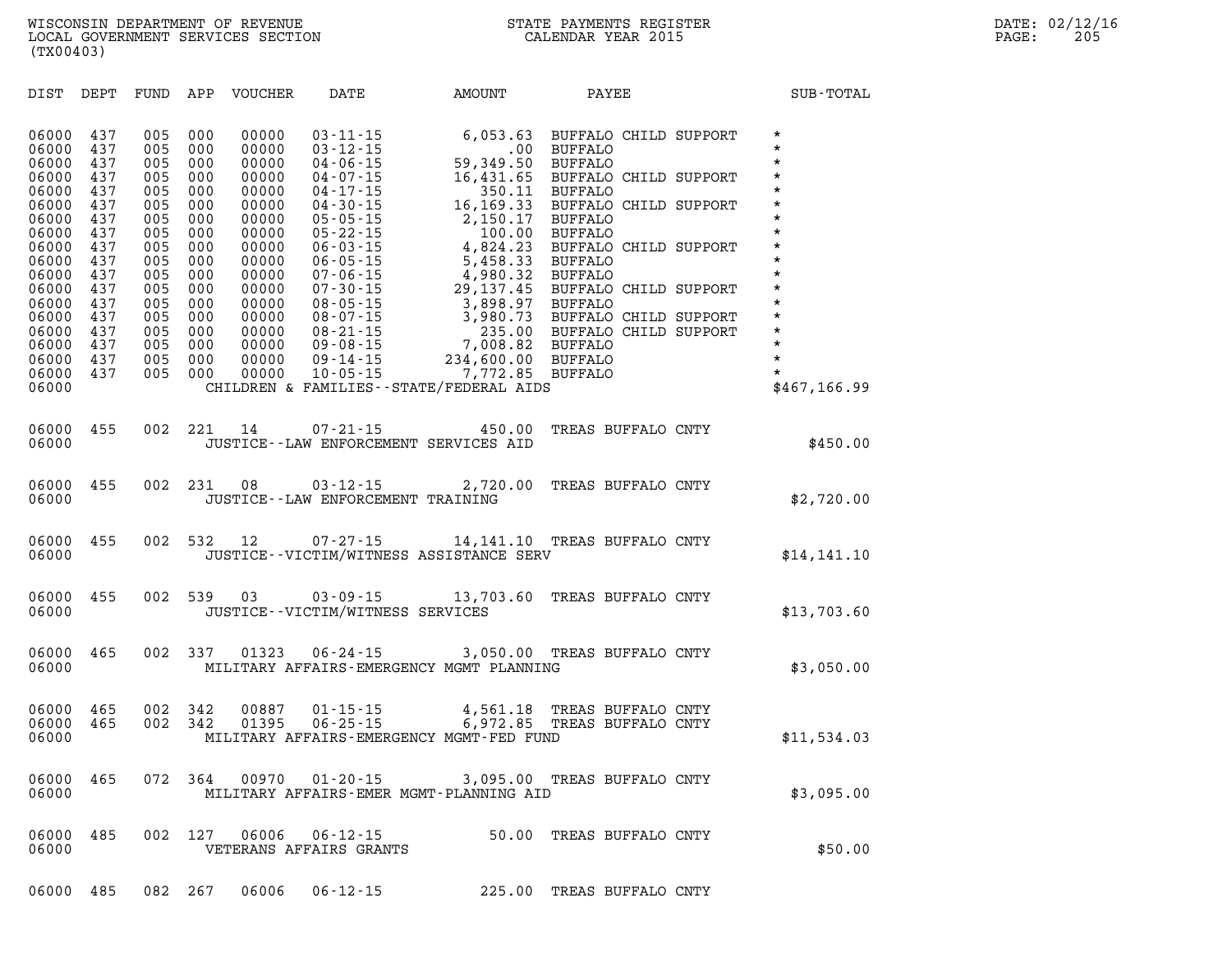| (TX00403)                                                                                                                                        |                                                                                                              |                                                                                                                                                                              |                                                      |                                                                                                                   |                                                                                  | WISCONSIN DEPARTMENT OF REVENUE<br>LOCAL GOVERNMENT SERVICES SECTION<br>CALENDAR YEAR 2015  | $\mathbb{R}^n$ | DATE: 02/12/16<br>$\mathtt{PAGE}$ :<br>206 |
|--------------------------------------------------------------------------------------------------------------------------------------------------|--------------------------------------------------------------------------------------------------------------|------------------------------------------------------------------------------------------------------------------------------------------------------------------------------|------------------------------------------------------|-------------------------------------------------------------------------------------------------------------------|----------------------------------------------------------------------------------|---------------------------------------------------------------------------------------------|----------------|--------------------------------------------|
|                                                                                                                                                  |                                                                                                              |                                                                                                                                                                              |                                                      |                                                                                                                   |                                                                                  | DIST DEPT FUND APP VOUCHER DATE AMOUNT PAYEE PAYEE SUB-TOTAL                                |                |                                            |
|                                                                                                                                                  |                                                                                                              |                                                                                                                                                                              |                                                      |                                                                                                                   | 06000    VETERANS AFFAIRS - GRANTS TO COUNTIES                                   | \$225.00                                                                                    |                |                                            |
|                                                                                                                                                  |                                                                                                              |                                                                                                                                                                              |                                                      |                                                                                                                   |                                                                                  | 06000 485 082 280 02986 01-02-15 1,164.66 TREAS BUFFALO CNTY 06000 VETERANS AFFAIRS--GRANTS | \$1,164.66     |                                            |
| 06000                                                                                                                                            |                                                                                                              |                                                                                                                                                                              |                                                      |                                                                                                                   | VETERANS AFFAIRS -- GRANTS TO COUNTIES                                           | 06000 485 083 370 06006 06-12-15 225.00 TREAS BUFFALO CNTY                                  | \$225.00       |                                            |
| 06000 505<br>06000<br>06000<br>06000<br>06000<br>06000<br>06000<br>06000<br>06000<br>06000<br>06000<br>06000<br>06000<br>06000<br>06000<br>06000 | 505<br>505<br>505<br>505<br>505<br>505<br>505<br>505<br>505<br>505<br>505<br>505<br>505<br>505<br>06000 505  | 002 155<br>002 155<br>002 155<br>002 155<br>002 155<br>002 155<br>002 155<br>002 155<br>002 155<br>002 155<br>002 155<br>002 155<br>002 155<br>002 155<br>002 155<br>002 155 |                                                      |                                                                                                                   | DOA-HOUSING ASSISTANCE-FEDERAL FUNDS                                             |                                                                                             | \$15,757.70    |                                            |
| 06000<br>06000<br>06000<br>06000<br>06000<br>06000<br>06000<br>06000<br>06000<br>06000<br>06000<br>06000<br>06000<br>06000                       | 505<br>505<br>505<br>505<br>505<br>505<br>505<br>505<br>505<br>505<br>505<br>06000 505 035 371<br>505<br>505 | 035<br>035 371<br>035<br>035<br>035<br>035<br>035<br>035<br>035<br>035 371<br>035 371<br>035 371<br>035 371                                                                  | 371<br>371<br>371<br>371<br>371<br>371<br>371<br>371 | 60145<br>60401<br>60401<br>60401<br>60605<br>60605<br>60605<br>60638<br>60638<br>60676<br>60676<br>60796<br>60875 | 60718  05-22-15<br>$06 - 09 - 15$<br>$07 - 08 - 15$<br>DOA--PUBLIC BENEFITS FUND | 199.37 TREAS BUFFALO CNTY<br>97.15 TREAS BUFFALO CNTY<br>366.80 TREAS BUFFALO CNTY          | \$8,860.35     |                                            |
| 06000 505<br>06000<br>06000                                                                                                                      | 505                                                                                                          | 089 166<br>089 166                                                                                                                                                           |                                                      | 04902<br>07558                                                                                                    | $01 - 21 - 15$<br>04-20-15<br>DOA--LAND INFORMATION FUND                         | 1,000.00 TREAS BUFFALO CNTY<br>76,608.00 TREAS BUFFALO CNTY                                 | \$77,608.00    |                                            |
| 06000 507                                                                                                                                        |                                                                                                              | 002 130                                                                                                                                                                      |                                                      | PL002                                                                                                             | $06 - 11 - 15$                                                                   | 72.36 TREAS BUFFALO CNTY                                                                    |                |                                            |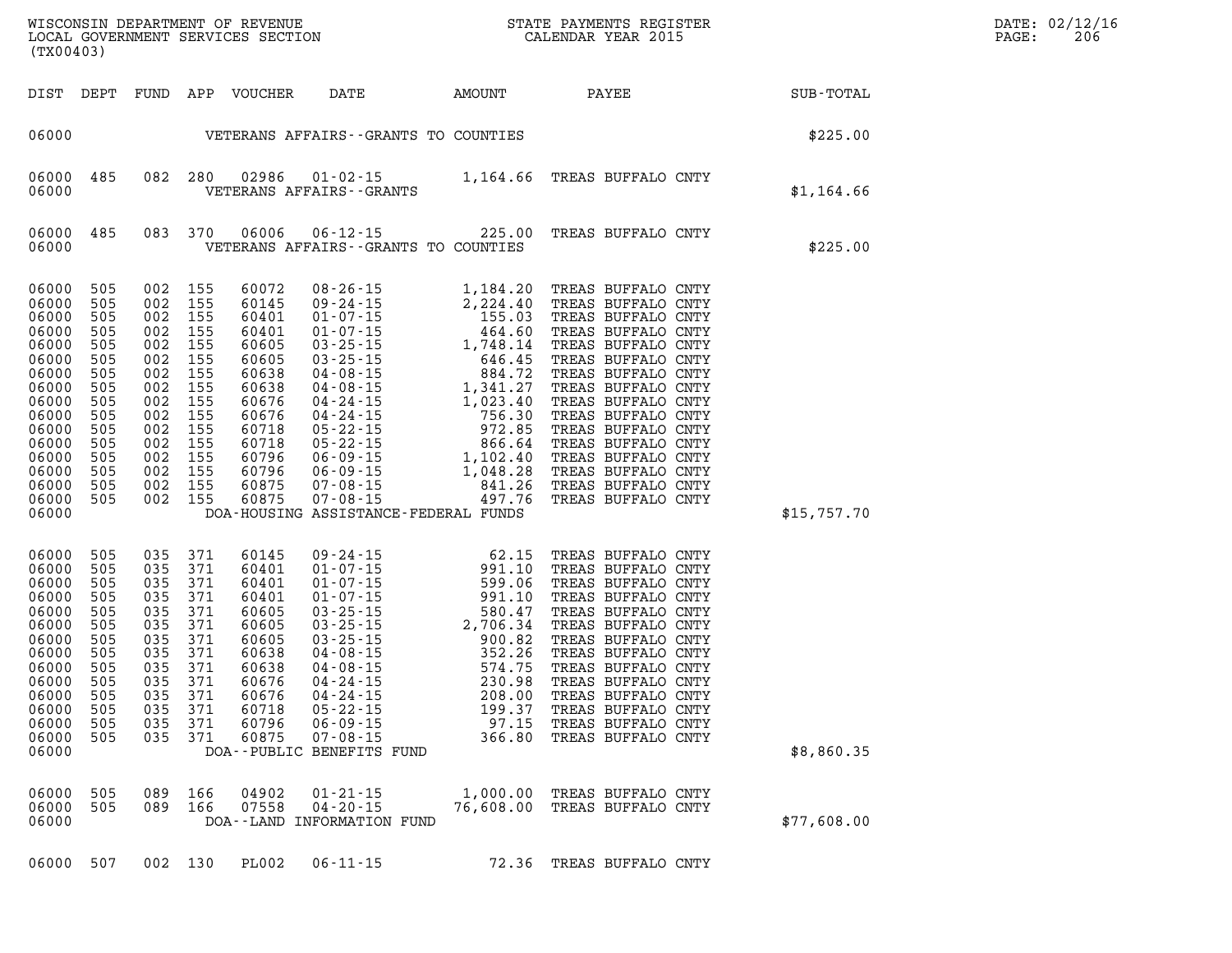| WISCONSIN DEPARTMENT OF REVENUE   | STATE PAYMENTS REGISTER |       | DATE: 02/12/16 |
|-----------------------------------|-------------------------|-------|----------------|
| LOCAL GOVERNMENT SERVICES SECTION | CALENDAR YEAR 2015      | PAGE: | 207            |

|                |                                          |                                                                        |                                                     |                |            |            |            | (TX00403)               |
|----------------|------------------------------------------|------------------------------------------------------------------------|-----------------------------------------------------|----------------|------------|------------|------------|-------------------------|
| SUB-TOTAL      | PAYEE                                    | AMOUNT                                                                 | DATE                                                | <b>VOUCHER</b> | APP        | FUND       | DEPT       | DIST                    |
| \$72.36        |                                          | PUBLIC LANDS-FLOOD CONTROL-FEDERAL FUNDS                               |                                                     |                |            |            |            | 06000                   |
| \$124, 328.58  | TREAS BUFFALO CNTY                       | 124,328.58                                                             | $07 - 27 - 15$<br>REVENUE - - STATE SHARED REVENUES | 43049          | 105        | 002        | 835        | 06000<br>06000          |
| \$14,700.00    | TREAS BUFFALO CNTY                       | 14,700.00                                                              | $07 - 27 - 15$<br>REVENUE--EXEMPT COMPUTER AID      | 01006          | 109        | 002        | 835        | 06000<br>06000          |
| \$1,975,912.52 | TREAS BUFFALO CNTY<br>TREAS BUFFALO CNTY | 1,515,903.39<br>460,009.13<br>REVENUE-FIRST DOLLAR/SCHOOL LEVY CREDITS | 07-27-15<br>$07 - 27 - 15$                          | 10010<br>11010 | 302<br>302 | 002<br>002 | 835<br>835 | 06000<br>06000<br>06000 |
| \$456,434.04   | TREAS BUFFALO CNTY                       | 456,434.04                                                             | $03 - 23 - 15$<br>REVENUE - - LOTTERY CREDIT        | 37149          | 363        | 021        | 835        | 06000<br>06000          |
| \$6,132,325.56 |                                          |                                                                        | DISTRICT TOTAL APPROPRIATIONS                       |                |            |            |            | 06000                   |

WISCONSIN DEPARTMENT OF REVENUE **STATE PAYMENTS REGISTER** LOCAL GOVERNMENT SERVICES SECTION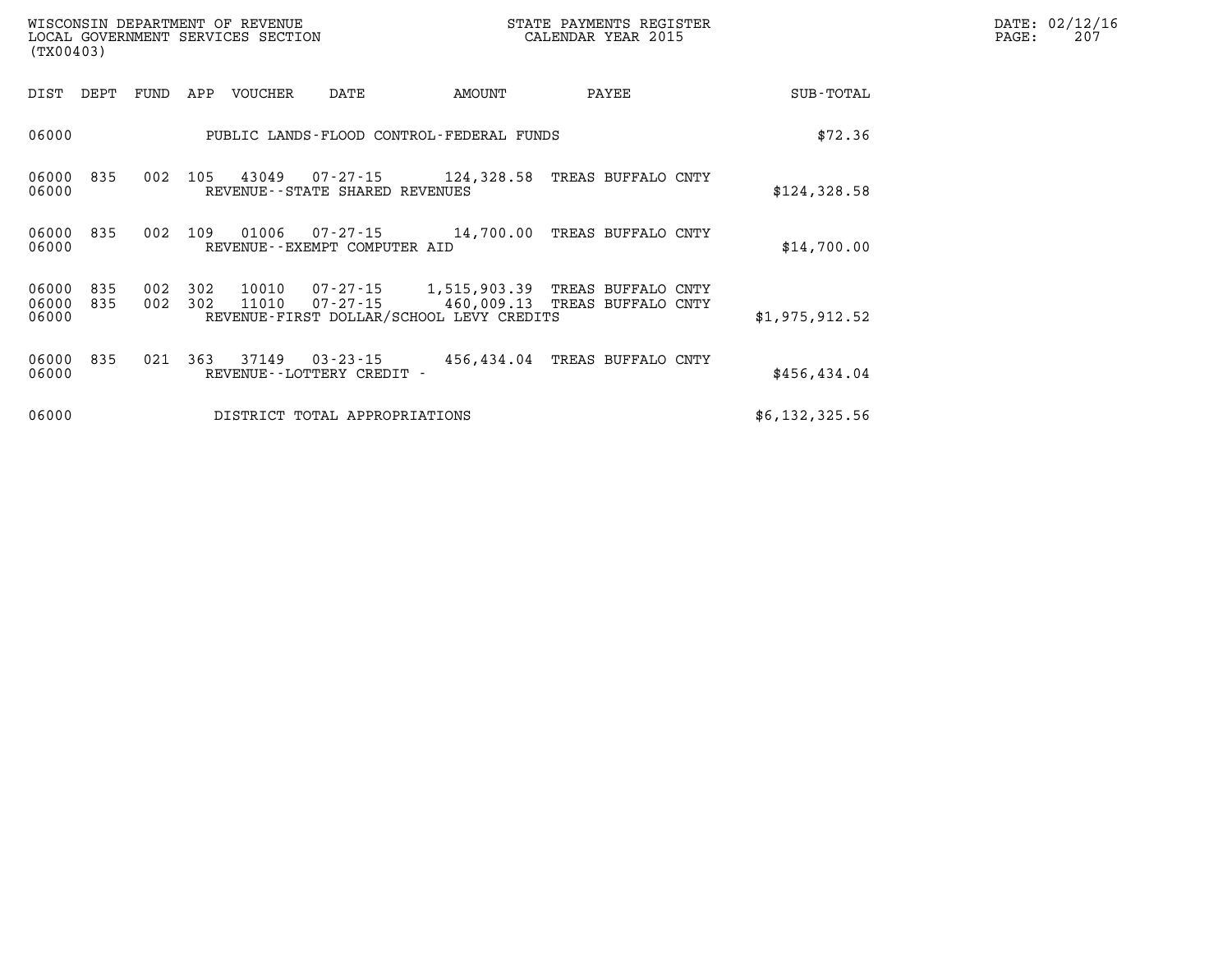| (TX00403) |           |                    |  | WISCONSIN DEPARTMENT OF REVENUE<br>LOCAL GOVERNMENT SERVICES SECTION |                                                                                                                                                                              | STATE PAYMENTS REGISTER<br>CALENDAR YEAR 2015             |              | DATE: 02/12/16<br>$\mathtt{PAGE:}$<br>208 |
|-----------|-----------|--------------------|--|----------------------------------------------------------------------|------------------------------------------------------------------------------------------------------------------------------------------------------------------------------|-----------------------------------------------------------|--------------|-------------------------------------------|
|           |           |                    |  |                                                                      | DIST DEPT FUND APP VOUCHER DATE AMOUNT                                                                                                                                       | <b>PAYEE</b> PAYEE                                        | SUB-TOTAL    |                                           |
| 06002     | 06002 165 |                    |  |                                                                      | 002 225 00123 06-25-15 998.65 TREAS TN ALMA<br>SAFETY/PROF SERV--FIRE INSURANCE DUES                                                                                         |                                                           | \$998.65     |                                           |
| 06002     |           |                    |  |                                                                      | NAT RESOURCES-SEVERANCE/YIELD/WITHDRAWAL                                                                                                                                     | 06002 370 000 001 05DNR 09-28-15 1,024.59 TREAS TOWN ALMA | \$1,024.59   |                                           |
|           |           |                    |  |                                                                      | 06002 370 002 503 17948 01-30-15 5.68 TREAS TN ALMA                                                                                                                          |                                                           |              |                                           |
| 06002     |           |                    |  |                                                                      | NAT RESOURCES--AIDS IN LIEU OF TAXES                                                                                                                                         | 0.38 TOWN SHARE                                           | \$5.68       |                                           |
| 06002     | 06002 370 |                    |  |                                                                      | 012 571 38580 06-02-15 1,627.78 TREAS TN ALMA<br>NAT RESOURCES - - FOREST CROP/MFL/CO FOREST                                                                                 |                                                           | \$1,627.78   |                                           |
| 06002 395 | 06002 395 | 011 191<br>011 191 |  |                                                                      | 38123  01-05-15  10,041.12  TOWN OF ALMA<br>46123  04-06-15  10,041.12  TOWN OF ALMA<br>54123  07-06-15  10,041.12  TOWN OF ALMA<br>66123  10-05-15  10,041.12  TOWN OF ALMA |                                                           |              |                                           |
| 06002 395 |           | 011 191            |  |                                                                      |                                                                                                                                                                              |                                                           |              |                                           |
| 06002     | 06002 395 | 011 191            |  |                                                                      | TRANSPORTATION - - GENERAL TRANSP AIDS - GTA                                                                                                                                 |                                                           | \$40, 164.48 |                                           |
| 06002     | 06002 835 |                    |  | REVENUE--STATE SHARED REVENUES                                       | 002 105 43026 07-27-15 3,258.99 TREAS TN ALMA                                                                                                                                |                                                           | \$3,258.99   |                                           |
| 06002     | 06002 835 |                    |  | REVENUE--EXEMPT COMPUTER AID                                         | 002 109 02116 07-27-15 2.00 TREAS TN ALMA                                                                                                                                    |                                                           | \$2.00       |                                           |
| 06002     |           |                    |  | REVENUE--LOTTERY CREDIT -                                            | 06002 835 021 363 35511 03-23-15 363.32 TREAS TN ALMA                                                                                                                        |                                                           | \$363.32     |                                           |
| 06002     |           |                    |  | DISTRICT TOTAL APPROPRIATIONS                                        |                                                                                                                                                                              |                                                           | \$47,445.49  |                                           |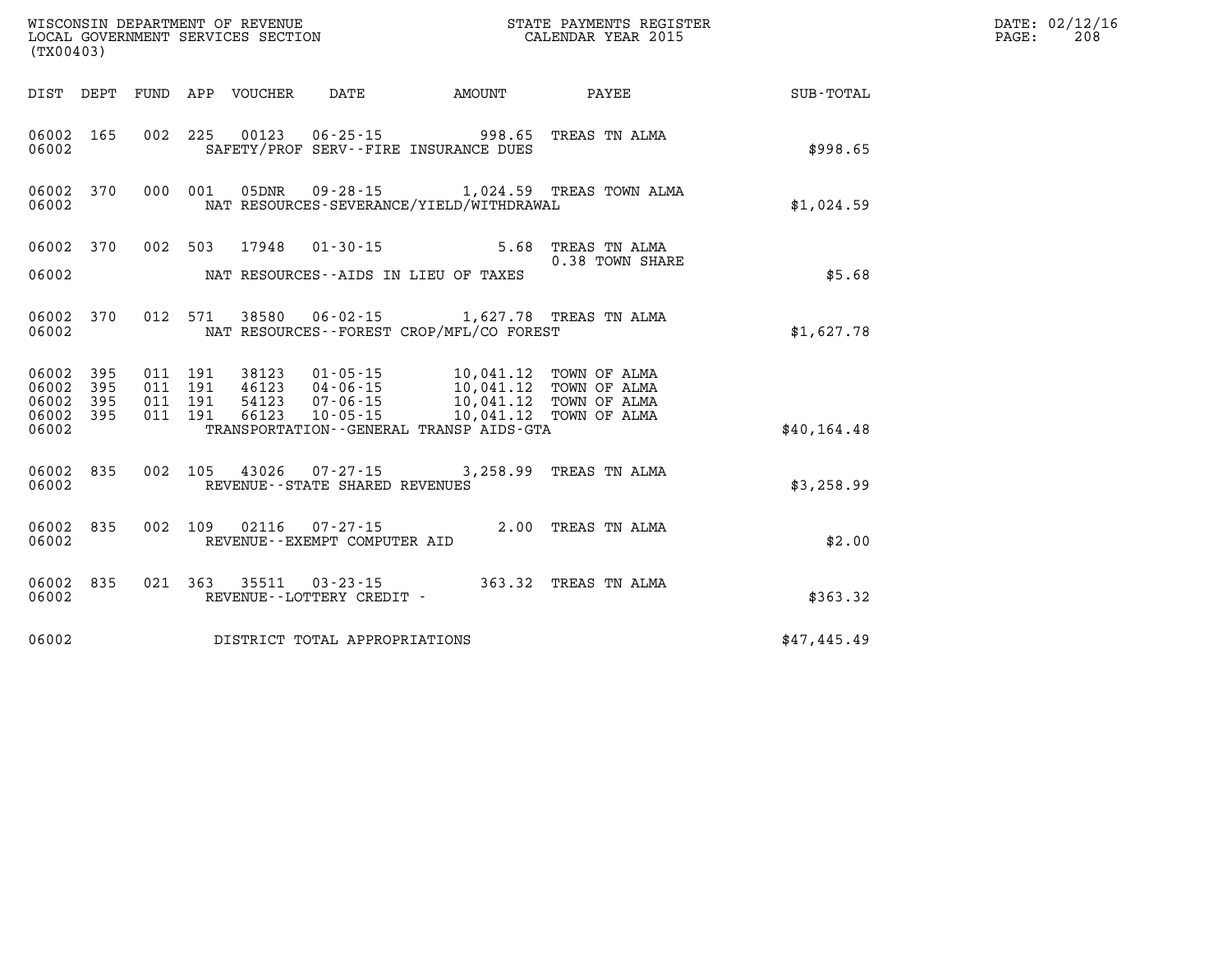| WISCONSIN DEPARTMENT OF REVENUE<br>LOCAL GOVERNMENT SERVICES SECTION<br>(TX00403) |           |                    |         |                            |                                |                                            | STATE PAYMENTS REGISTER<br>CALENDAR YEAR 2015                                                                                                       |              | DATE: 02/12/16<br>PAGE:<br>209 |
|-----------------------------------------------------------------------------------|-----------|--------------------|---------|----------------------------|--------------------------------|--------------------------------------------|-----------------------------------------------------------------------------------------------------------------------------------------------------|--------------|--------------------------------|
|                                                                                   |           |                    |         | DIST DEPT FUND APP VOUCHER | DATE                           | AMOUNT                                     | PAYEE                                                                                                                                               | SUB-TOTAL    |                                |
| 06004                                                                             | 06004 165 |                    |         |                            |                                | SAFETY/PROF SERV--FIRE INSURANCE DUES      | 002 225 00124 06-25-15 1,511.73 TREAS TN BELVIDERE                                                                                                  | \$1,511.73   |                                |
| 06004                                                                             | 06004 370 |                    |         |                            |                                | NAT RESOURCES--FOREST CROP/MFL/CO FOREST   | 012 571 38581 06-02-15 689.17 TREAS TN BELVIDERE                                                                                                    | \$689.17     |                                |
| 06004                                                                             | 06004 370 | 012 579            |         |                            |                                | NAT RESOURCES--AIDS IN LIEU OF TAXES       | 20018  04-03-15   1.32   TREAS TN BELVIDERE                                                                                                         | \$1.32       |                                |
| 06004<br>06004 395<br>06004 395                                                   | 395       | 011 191<br>011 191 | 011 191 |                            |                                |                                            | 38124  01-05-15   16,900.35   TOWN OF BELVIDERE<br>46124  04-06-15  16,900.35  TOWN OF BELVIDERE<br>54124  07-06-15   16,900.35   TOWN OF BELVIDERE |              |                                |
| 06004                                                                             | 06004 395 |                    | 011 191 |                            |                                | TRANSPORTATION - - GENERAL TRANSP AIDS-GTA | 66124  10-05-15  16,900.35  TOWN OF BELVIDERE                                                                                                       | \$67,601.40  |                                |
| 06004                                                                             | 06004 505 |                    |         |                            |                                | DOA--TRANSMISSION LINE FEE DISTRIBUTION    | 002 174 58230 04-30-15 73,698.00 TREAS TN BELVIDERE                                                                                                 | \$73,698.00  |                                |
| 06004                                                                             | 06004 835 |                    |         |                            | REVENUE--STATE SHARED REVENUES |                                            | 002 105 43027 07-27-15 9,952.44 TREAS TN BELVIDERE                                                                                                  | \$9,952.44   |                                |
| 06004                                                                             |           |                    |         |                            | DISTRICT TOTAL APPROPRIATIONS  |                                            |                                                                                                                                                     | \$153,454.06 |                                |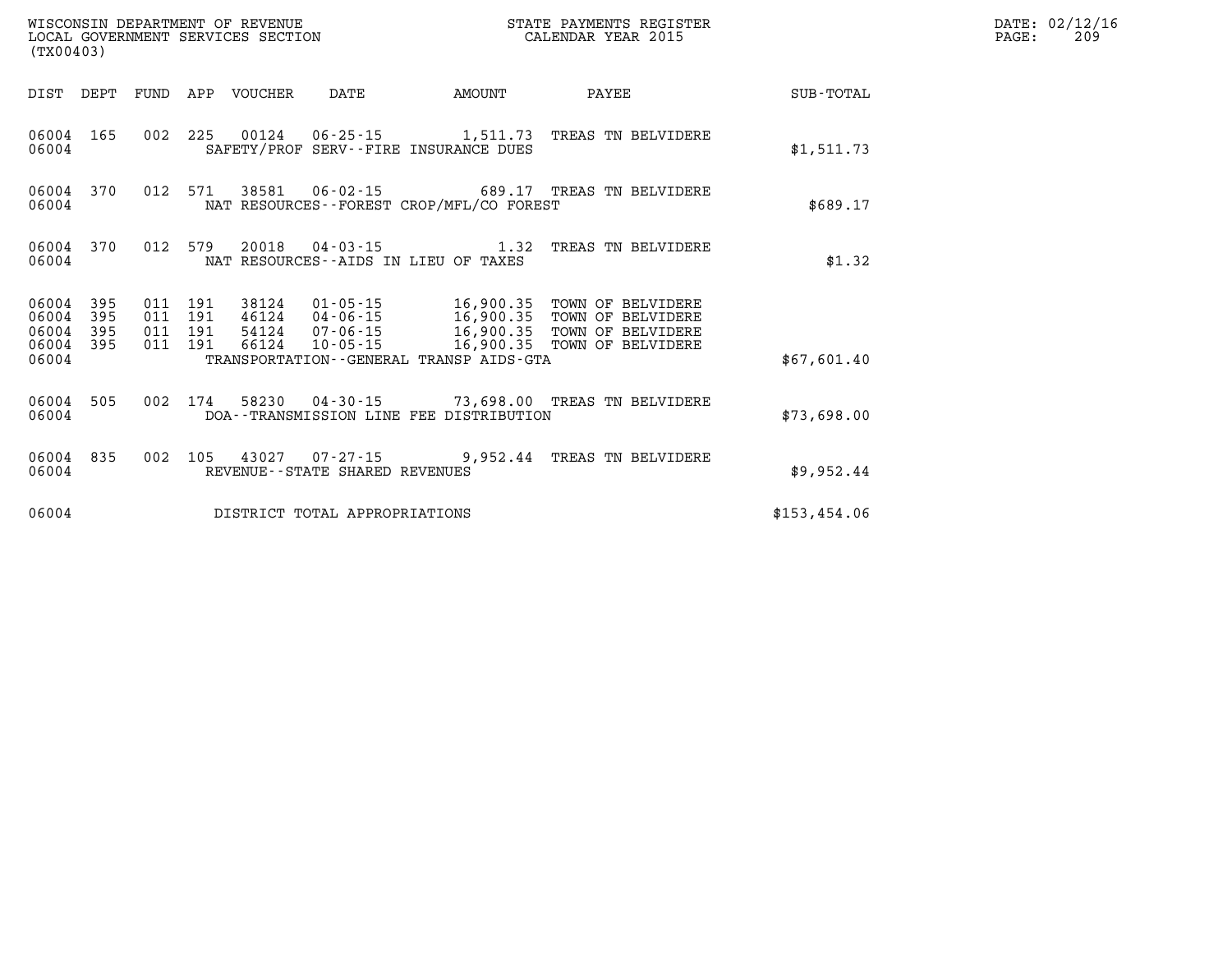| (TX00403)                                             |     |  |  |               |                                                          |                                              |                                                                                                                                                                                                              |              | DATE: 02/12/16<br>PAGE:<br>210 |
|-------------------------------------------------------|-----|--|--|---------------|----------------------------------------------------------|----------------------------------------------|--------------------------------------------------------------------------------------------------------------------------------------------------------------------------------------------------------------|--------------|--------------------------------|
|                                                       |     |  |  |               |                                                          |                                              | DIST DEPT FUND APP VOUCHER DATE AMOUNT PAYEE                                                                                                                                                                 | SUB-TOTAL    |                                |
| 06006 165<br>06006                                    |     |  |  |               |                                                          | SAFETY/PROF SERV--FIRE INSURANCE DUES        | 002 225 00125 06-25-15 1,911.86 TREAS TN BUFFALO                                                                                                                                                             | \$1,911.86   |                                |
| 06006 370<br>06006 370<br>06006                       |     |  |  |               |                                                          | NAT RESOURCES-SEVERANCE/YIELD/WITHDRAWAL     | 000 001 01DNR 04-09-15 6,865.16 TREAS TOWN BUFFALO<br>000 001 05DNR 09-28-15 6.50 TREAS TOWN BUFFALO                                                                                                         | \$6,871.66   |                                |
| 06006 370<br>06006                                    |     |  |  | 002 503 17949 |                                                          | NAT RESOURCES--AIDS IN LIEU OF TAXES         | 01-30-15 479.02 TREAS TN BUFFALO<br>30.03 TOWN SHARE                                                                                                                                                         | \$479.02     |                                |
| 06006 370<br>06006                                    |     |  |  |               |                                                          | NAT RESOURCES--FOREST CROP/MFL/CO FOREST     | 012 571 38582 06-02-15 397.07 TREAS TN BUFFALO                                                                                                                                                               | \$397.07     |                                |
| 06006 395<br>06006<br>06006 395<br>06006 395<br>06006 | 395 |  |  |               |                                                          | TRANSPORTATION - - GENERAL TRANSP AIDS - GTA | 011 191 38125 01-05-15 15,507.58 TOWN OF BUFFALO<br>011 191 46125 04-06-15 15,507.58 TOWN OF BUFFALO<br>011 191 54125 07-06-15 15,507.58 TOWN OF BUFFALO<br>011 191 66125 10-05-15 15,507.60 TOWN OF BUFFALO | \$62,030.34  |                                |
| 06006 505<br>06006                                    |     |  |  |               |                                                          | DOA--TRANSMISSION LINE FEE DISTRIBUTION      | 002 174 58230 04-30-15 71,788.00 TREAS TN BUFFALO                                                                                                                                                            | \$71,788.00  |                                |
| 06006 835<br>06006                                    |     |  |  |               | 002 105 43028 07-27-15<br>REVENUE--STATE SHARED REVENUES |                                              | 5,401.06 TREAS TN BUFFALO                                                                                                                                                                                    | \$5,401.06   |                                |
| 06006 835<br>06006                                    |     |  |  |               | 002 109 02117 07-27-15<br>REVENUE--EXEMPT COMPUTER AID   |                                              | 76.00 TREAS TN BUFFALO                                                                                                                                                                                       | \$76.00      |                                |
| 06006                                                 |     |  |  |               | DISTRICT TOTAL APPROPRIATIONS                            |                                              |                                                                                                                                                                                                              | \$148,955.01 |                                |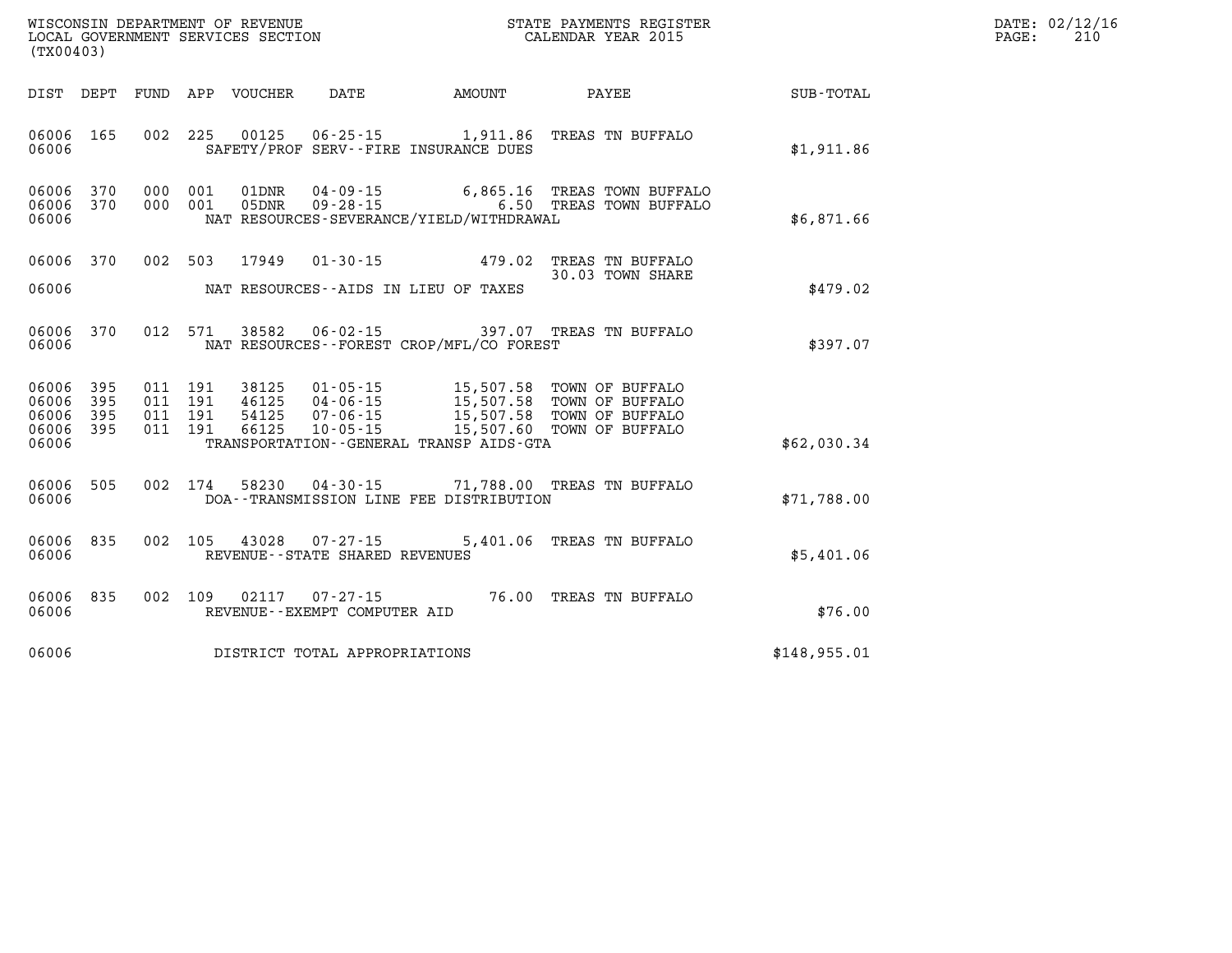| (TX00403)                                 |                          |                                          | WISCONSIN DEPARTMENT OF REVENUE<br>LOCAL GOVERNMENT SERVICES SECTION |                                          | STATE PAYMENTS REGISTER<br>CALENDAR YEAR 2015                                                                                                                               |                                                        | DATE: 02/12/16<br>211<br>PAGE: |  |
|-------------------------------------------|--------------------------|------------------------------------------|----------------------------------------------------------------------|------------------------------------------|-----------------------------------------------------------------------------------------------------------------------------------------------------------------------------|--------------------------------------------------------|--------------------------------|--|
|                                           |                          |                                          | DIST DEPT FUND APP VOUCHER                                           | DATE                                     | AMOUNT                                                                                                                                                                      | <b>PAYEE</b> FOR THE PAYEE                             | <b>SUB-TOTAL</b>               |  |
| 06008                                     | 06008 165                |                                          |                                                                      |                                          | 002 225 00126 06-25-15 796.63<br>SAFETY/PROF SERV--FIRE INSURANCE DUES                                                                                                      | TREAS TN CANTON                                        | \$796.63                       |  |
| 06008                                     | 06008 370                | 000 001                                  |                                                                      |                                          | NAT RESOURCES-SEVERANCE/YIELD/WITHDRAWAL                                                                                                                                    | 01DNR  04-09-15  3,689.64 TREAS TOWN CANTON            | \$3,689.64                     |  |
| 06008                                     |                          |                                          | 06008 370 002 503 17325                                              |                                          | NAT RESOURCES--AIDS IN LIEU OF TAXES                                                                                                                                        | 01-12-15 1,256.03 TREAS TN CANTON<br>220.72 TOWN SHARE | \$1,256.03                     |  |
| 06008                                     | 06008 370                |                                          | 012 571 38583                                                        |                                          | NAT RESOURCES - - FOREST CROP/MFL/CO FOREST                                                                                                                                 | 06-02-15 945.78 TREAS TN CANTON                        | \$945.78                       |  |
| 06008                                     | 06008 370<br>06008 370   | 012 579<br>012 579                       | 20019<br>20020                                                       |                                          | $04 - 03 - 15$ 469.22<br>NAT RESOURCES--AIDS IN LIEU OF TAXES                                                                                                               | TREAS TN CANTON<br>04-03-15 114.06 TREAS TN CANTON     | \$583.28                       |  |
| 06008<br>06008<br>06008<br>06008<br>06008 | 395<br>395<br>395<br>395 | 011 191<br>011 191<br>011 191<br>011 191 | 38126<br>66126                                                       |                                          | 01-05-15 16,201.21 TOWN OF CANTON<br>46126  04-06-15  16,201.21  TOWN OF CANTON<br>54126  07-06-15  16,201.21  TOWN OF CANTON<br>TRANSPORTATION - - GENERAL TRANSP AIDS-GTA |                                                        | \$64,804.86                    |  |
| 06008                                     | 06008 835                |                                          |                                                                      | REVENUE - - STATE SHARED REVENUES        |                                                                                                                                                                             | 002 105 43029 07-27-15 3,218.16 TREAS TN CANTON        | \$3,218.16                     |  |
| 06008                                     | 06008 835                | 002 109                                  | 02118                                                                | 07-27-15<br>REVENUE--EXEMPT COMPUTER AID |                                                                                                                                                                             | 4.00 TREAS TN CANTON                                   | \$4.00                         |  |
| 06008                                     |                          |                                          |                                                                      | DISTRICT TOTAL APPROPRIATIONS            |                                                                                                                                                                             |                                                        | \$75, 298.38                   |  |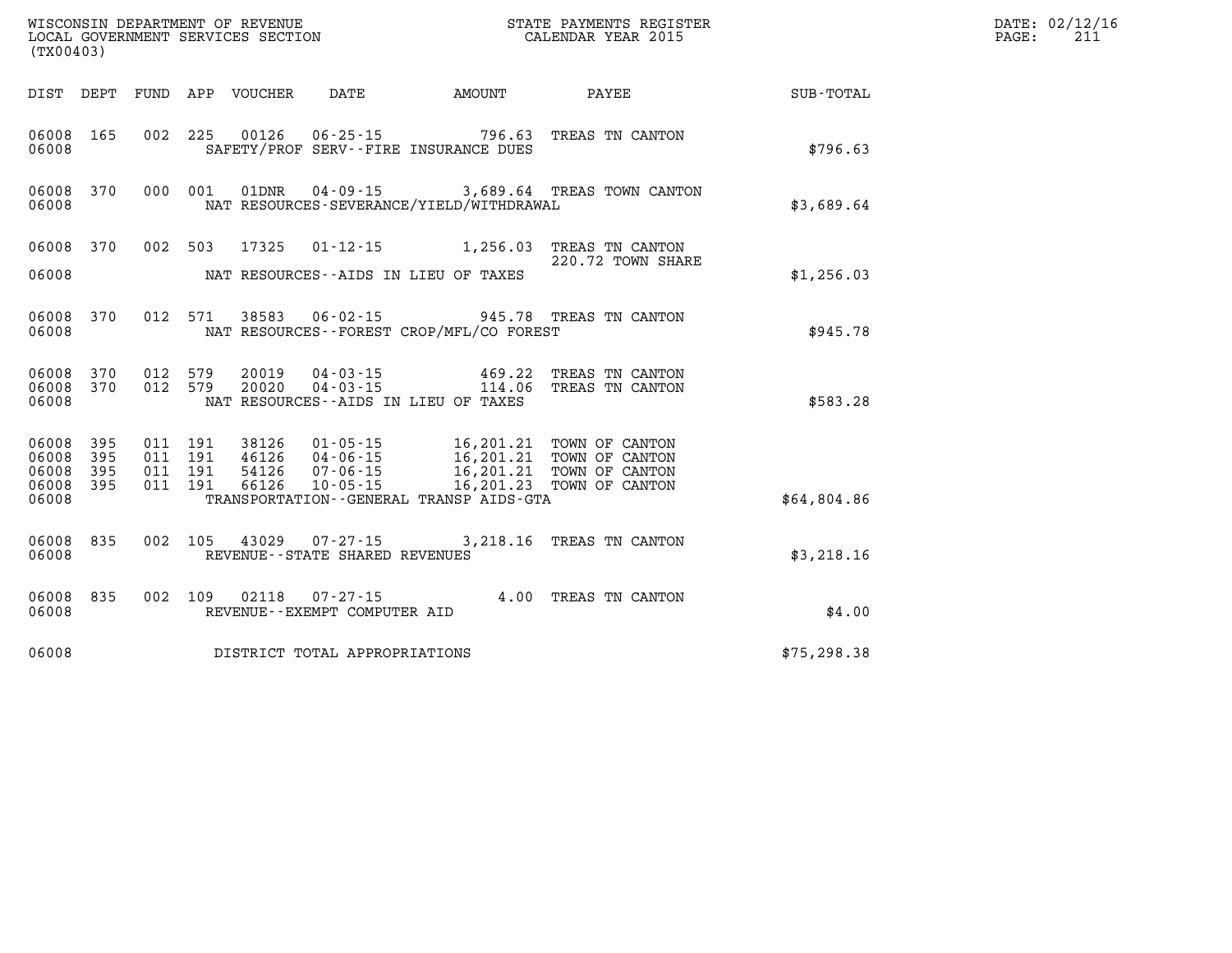| (TX00403)              |           |                    |         |       | WISCONSIN DEPARTMENT OF REVENUE<br>LOCAL GOVERNMENT SERVICES SECTION<br>(TYOO402) |                                                                                                    | STATE PAYMENTS REGISTER<br>CALENDAR YEAR 2015 |               | DATE: 02/12/16<br>PAGE:<br>212 |
|------------------------|-----------|--------------------|---------|-------|-----------------------------------------------------------------------------------|----------------------------------------------------------------------------------------------------|-----------------------------------------------|---------------|--------------------------------|
|                        |           |                    |         |       |                                                                                   | DIST DEPT FUND APP VOUCHER DATE AMOUNT                                                             | <b>PAYEE</b> PAYEE                            | SUB-TOTAL     |                                |
| 06010 165<br>06010     |           |                    |         |       |                                                                                   | 002 225 00127 06-25-15 1,086.97 TREAS TN CROSS<br>SAFETY/PROF SERV--FIRE INSURANCE DUES            |                                               | \$1,086.97    |                                |
| 06010                  | 06010 370 |                    | 000 001 | 05DNR |                                                                                   | NAT RESOURCES-SEVERANCE/YIELD/WITHDRAWAL                                                           | 09-28-15 149.13 TREAS TOWN CROSS              | \$149.13      |                                |
|                        |           |                    |         |       |                                                                                   | 06010 370 002 503 17326 01-12-15 7,962.81 TREAS TN CROSS                                           | 2085.56 TOWN SHARE                            |               |                                |
| 06010                  |           |                    |         |       |                                                                                   | NAT RESOURCES--AIDS IN LIEU OF TAXES                                                               |                                               | \$7,962.81    |                                |
| 06010                  | 06010 370 |                    |         |       |                                                                                   | 012 571 38584 06-02-15 1,159.25 TREAS TN CROSS<br>NAT RESOURCES - - FOREST CROP/MFL/CO FOREST      |                                               | \$1,159.25    |                                |
| 06010 395<br>06010 395 |           | 011 191<br>011 191 |         |       |                                                                                   | 38127  01-05-15  19,184.92  TOWN OF CROSS<br>46127  04-06-15  19,184.92  TOWN OF CROSS             |                                               |               |                                |
| 06010 395<br>06010 395 |           | 011 191<br>011 191 |         |       |                                                                                   | 40127 07-06-15<br>54127 07-06-15 19,184.92 TOWN OF CROSS<br>66127 10-05-15 19,184.94 TOWN OF CROSS |                                               |               |                                |
| 06010                  |           |                    |         |       |                                                                                   | TRANSPORTATION--GENERAL TRANSP AIDS-GTA                                                            |                                               | \$76, 739.70  |                                |
| 06010 505<br>06010     |           |                    |         |       |                                                                                   | 002 174 58230 04-30-15 33,666.00 TREAS TN CROSS<br>DOA--TRANSMISSION LINE FEE DISTRIBUTION         |                                               | \$33,666.00   |                                |
| 06010                  | 06010 835 |                    |         |       | 002 105 43030 07-27-15<br>REVENUE--STATE SHARED REVENUES                          |                                                                                                    | 5,624.93 TREAS TN CROSS                       | \$5,624.93    |                                |
| 06010                  | 06010 835 |                    |         |       | REVENUE--EXEMPT COMPUTER AID                                                      | 002 109 02119 07-27-15 4.00 TREAS TN CROSS                                                         |                                               | \$4.00        |                                |
| 06010                  |           |                    |         |       | DISTRICT TOTAL APPROPRIATIONS                                                     |                                                                                                    |                                               | \$126, 392.79 |                                |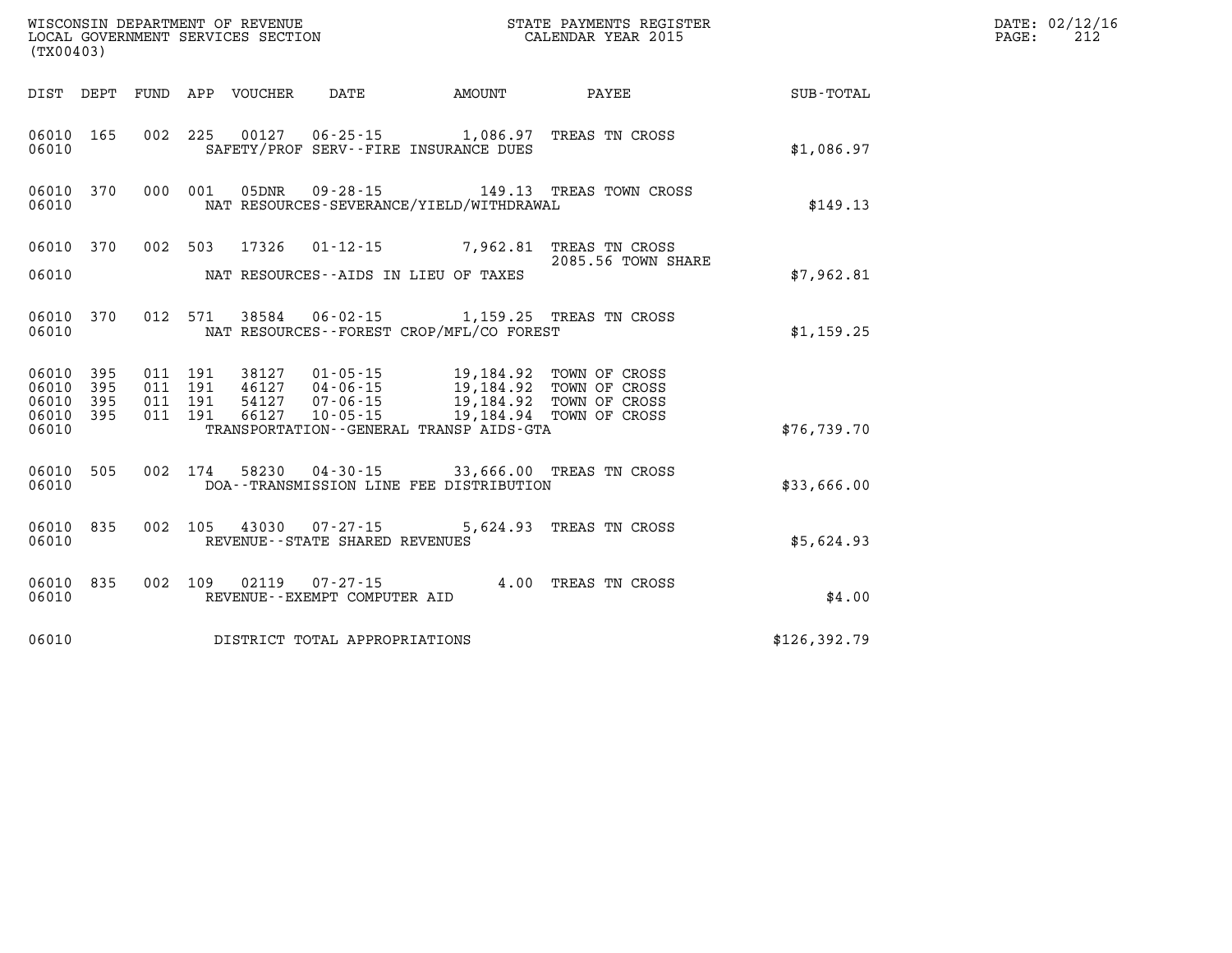| (TX00403)                                 |                          |                          |                          | WISCONSIN DEPARTMENT OF REVENUE<br>LOCAL GOVERNMENT SERVICES SECTION |                                                  |                                                                                                                          | STATE PAYMENTS REGISTER<br>CALENDAR YEAR 2015                    |              | DATE: 02/12/16<br>213<br>PAGE: |
|-------------------------------------------|--------------------------|--------------------------|--------------------------|----------------------------------------------------------------------|--------------------------------------------------|--------------------------------------------------------------------------------------------------------------------------|------------------------------------------------------------------|--------------|--------------------------------|
| DIST                                      | DEPT                     | FUND                     | APP                      | VOUCHER                                                              | DATE                                             | AMOUNT                                                                                                                   | PAYEE                                                            | SUB-TOTAL    |                                |
| 06012<br>06012                            | 165                      | 002                      | 225                      | 00128                                                                |                                                  | $06 - 25 - 15$ 929.50<br>SAFETY/PROF SERV--FIRE INSURANCE DUES                                                           | TREAS TN DOVER                                                   | \$929.50     |                                |
| 06012 370<br>06012                        |                          | 012 571                  |                          | 38585                                                                |                                                  | 06-02-15 618.60 TREAS TN DOVER<br>NAT RESOURCES--FOREST CROP/MFL/CO FOREST                                               |                                                                  | \$618.60     |                                |
| 06012<br>06012<br>06012<br>06012<br>06012 | 395<br>395<br>395<br>395 | 011<br>011<br>011<br>011 | 191<br>191<br>191<br>191 | 38128<br>46128<br>54128<br>66128                                     | 01-05-15<br>10-05-15                             | 21,315.36<br>04 - 06 - 15 21, 315. 36<br>07-06-15 21,315.36<br>21,315.36<br>TRANSPORTATION - - GENERAL TRANSP AIDS - GTA | TOWN OF DOVER<br>TOWN OF DOVER<br>TOWN OF DOVER<br>TOWN OF DOVER | \$85, 261.44 |                                |
| 06012 835<br>06012                        |                          | 002                      | 105                      | 43031                                                                | $07 - 27 - 15$<br>REVENUE--STATE SHARED REVENUES | 5,490.01                                                                                                                 | TREAS TN DOVER                                                   | \$5,490.01   |                                |
| 06012                                     |                          |                          |                          |                                                                      | DISTRICT TOTAL APPROPRIATIONS                    |                                                                                                                          |                                                                  | \$92, 299.55 |                                |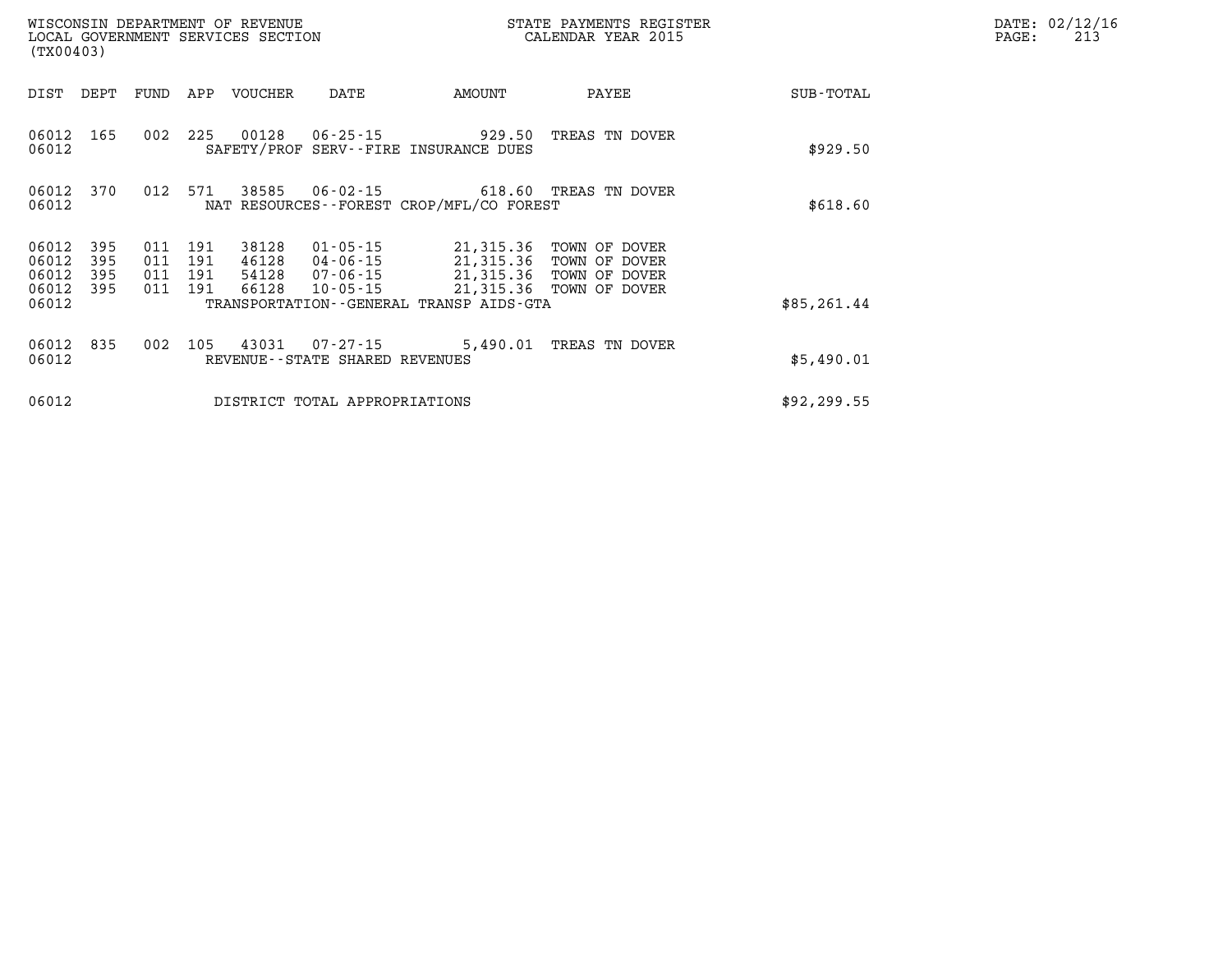| WISCONSIN DEPARTMENT OF REVENUE<br>LOCAL GOVERNMENT SERVICES SECTION<br>(TX00403) |                          |                          |                          |                |                                                          |                                                  |                                                                                  |                  |
|-----------------------------------------------------------------------------------|--------------------------|--------------------------|--------------------------|----------------|----------------------------------------------------------|--------------------------------------------------|----------------------------------------------------------------------------------|------------------|
| DIST                                                                              | DEPT                     | FUND                     | APP                      | <b>VOUCHER</b> | DATE                                                     | AMOUNT                                           | PAYEE                                                                            | <b>SUB-TOTAL</b> |
| 06014<br>06014                                                                    | 165                      | 002                      | 225                      |                |                                                          | SAFETY/PROF SERV--FIRE INSURANCE DUES            | 00129  06-25-15  1,044.63  TREAS TN GILMANTON                                    | \$1,044.63       |
| 06014<br>06014                                                                    | 370                      | 000                      | 001                      | 01DNR          |                                                          | NAT RESOURCES-SEVERANCE/YIELD/WITHDRAWAL         | 04-09-15 1,345.16 TREAS TOWN GILLMANTON                                          | \$1,345.16       |
| 06014<br>06014                                                                    | 370                      | 012                      | 571                      | 38586          |                                                          | NAT RESOURCES - - FOREST CROP/MFL/CO FOREST      | 06-02-15 534.96 TREAS TN GILMANTON                                               | \$534.96         |
| 06014<br>06014<br>06014<br>06014                                                  | 395<br>395<br>395<br>395 | 011<br>011<br>011<br>011 | 191<br>191<br>191<br>191 | 38129<br>66129 | 01-05-15<br>46129 04-06-15<br>54129 07-06-15<br>10-05-15 | 12,529.38<br>12,529.38<br>12,529.38<br>12,529.38 | TOWN OF GILMANTON<br>TOWN OF GILMANTON<br>TOWN OF GILMANTON<br>TOWN OF GILMANTON |                  |
| 06014                                                                             |                          |                          |                          |                |                                                          | TRANSPORTATION--GENERAL TRANSP AIDS-GTA          |                                                                                  | \$50, 117.52     |
| 06014<br>06014                                                                    | 835                      | 002                      | 105                      |                | 43032 07-27-15<br>REVENUE--STATE SHARED REVENUES         |                                                  | 5,387.90 TREAS TN GILMANTON                                                      | \$5,387.90       |
| 06014                                                                             |                          |                          |                          |                | DISTRICT TOTAL APPROPRIATIONS                            |                                                  |                                                                                  | \$58,430.17      |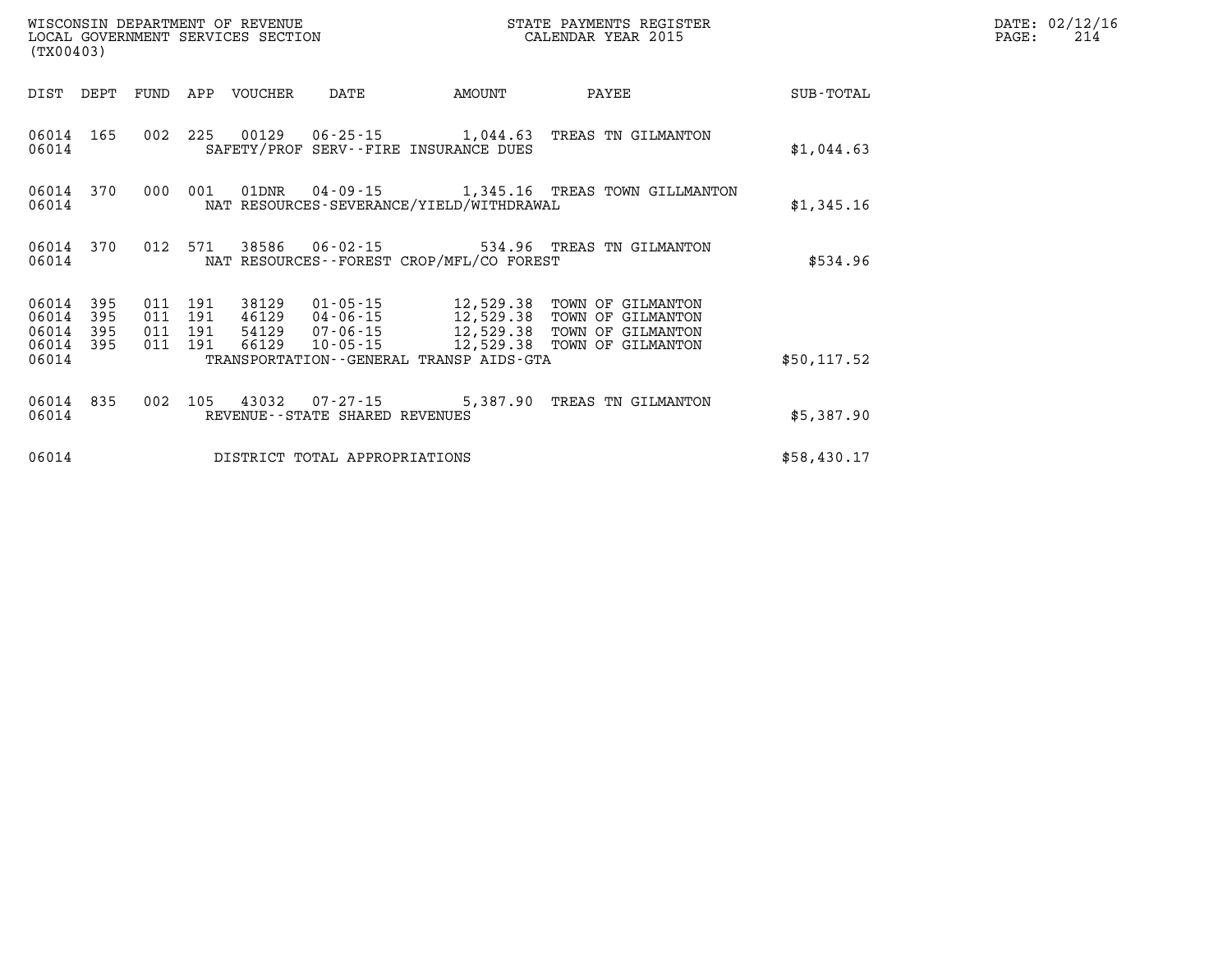| (TX00403)                                 |                          |                          |                          | WISCONSIN DEPARTMENT OF REVENUE<br>LOCAL GOVERNMENT SERVICES SECTION |                                                     | STATE PAYMENTS REGISTER<br>CALENDAR YEAR 2015                                               |                                                                          |                  |  |
|-------------------------------------------|--------------------------|--------------------------|--------------------------|----------------------------------------------------------------------|-----------------------------------------------------|---------------------------------------------------------------------------------------------|--------------------------------------------------------------------------|------------------|--|
| DIST                                      | DEPT                     | FUND                     | APP                      | <b>VOUCHER</b>                                                       | <b>DATE</b>                                         | <b>AMOUNT</b>                                                                               | PAYEE                                                                    | <b>SUB-TOTAL</b> |  |
| 06016<br>06016                            | 165                      | 002                      | 225                      | 00130                                                                | 06-25-15                                            | 996.78<br>SAFETY/PROF SERV--FIRE INSURANCE DUES                                             | TREAS TN GLENCOE                                                         | \$996.78         |  |
| 06016<br>06016                            | 370                      | 012                      | 571                      | 38587                                                                | $06 - 02 - 15$                                      | NAT RESOURCES--FOREST CROP/MFL/CO FOREST                                                    | 830.79 TREAS TN GLENCOE                                                  | \$830.79         |  |
| 06016<br>06016<br>06016<br>06016<br>06016 | 395<br>395<br>395<br>395 | 011<br>011<br>011<br>011 | 191<br>191<br>191<br>191 | 38130<br>46130<br>54130<br>66130                                     | 01-05-15<br>04-06-15<br>07-06-15<br>$10 - 05 - 15$  | 26,842.38<br>26,842.38<br>26,842.38<br>26,842.38<br>TRANSPORTATION--GENERAL TRANSP AIDS-GTA | TOWN OF GLENCOE<br>TOWN OF GLENCOE<br>TOWN OF GLENCOE<br>TOWN OF GLENCOE | \$107, 369.52    |  |
| 06016<br>06016                            | 835                      | 002                      | 105                      | 43033                                                                | $07 - 27 - 15$<br>REVENUE - - STATE SHARED REVENUES | 1,872.49                                                                                    | TREAS TN GLENCOE                                                         | \$1,872.49       |  |
| 06016<br>06016                            | 835                      | 002                      | 109                      | 02120                                                                | $07 - 27 - 15$<br>REVENUE--EXEMPT COMPUTER AID      | 1.00                                                                                        | TREAS TN GLENCOE                                                         | \$1.00           |  |
| 06016<br>06016                            | 835                      | 021                      | 363                      | 35512                                                                | $03 - 23 - 15$<br>REVENUE - - LOTTERY CREDIT -      | 1,351.07                                                                                    | TREAS TN GLENCOE                                                         | \$1,351.07       |  |
| 06016                                     |                          |                          |                          |                                                                      | DISTRICT TOTAL APPROPRIATIONS                       |                                                                                             |                                                                          | \$112, 421.65    |  |

**DATE: 02/12/16<br>PAGE: 215**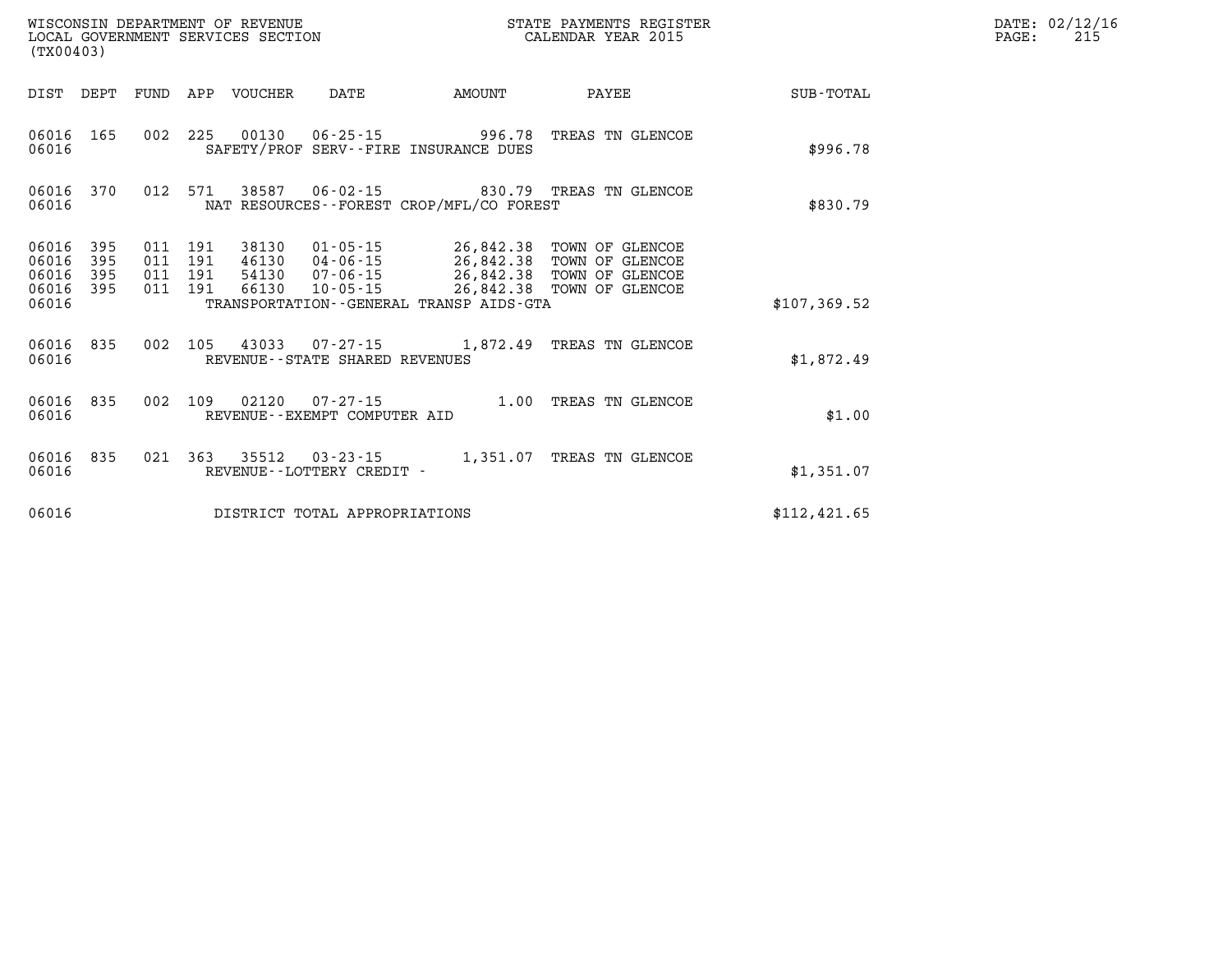| WISCONSIN DEPARTMENT OF REVENUE   | PAYMENTS REGISTER<br>3TATE | DATE | 02/12/16 |
|-----------------------------------|----------------------------|------|----------|
| LOCAL GOVERNMENT SERVICES SECTION | CALENDAR YEAR 2015         | PAGE | 216      |

| (TX00403)                   |                         |  | LOCAL GOVERNMENT SERVICES SECTION |                                |                                          | CALENDAR YEAR 2015                                                                                                                                                                                       |             | PAGE: | 216 |
|-----------------------------|-------------------------|--|-----------------------------------|--------------------------------|------------------------------------------|----------------------------------------------------------------------------------------------------------------------------------------------------------------------------------------------------------|-------------|-------|-----|
|                             |                         |  |                                   |                                |                                          |                                                                                                                                                                                                          |             |       |     |
| 06018                       |                         |  |                                   |                                | SAFETY/PROF SERV--FIRE INSURANCE DUES    | 06018 165 002 225 00131 06-25-15 516.40 TREAS TN LINCOLN                                                                                                                                                 | \$516.40    |       |     |
| 06018                       | 06018 370<br>06018 370  |  |                                   |                                | NAT RESOURCES-SEVERANCE/YIELD/WITHDRAWAL | 000 001 01DNR 04-09-15 561.95 TREAS TOWN LINCOLN<br>000 001 04DNR 06-03-15 2,341.32 TREAS TOWN LINCOLN                                                                                                   | \$2,903.27  |       |     |
| 06018                       |                         |  |                                   |                                | NAT RESOURCES--FOREST CROP/MFL/CO FOREST | 06018 370 012 571 38588 06-02-15 1,264.18 TREAS TN LINCOLN                                                                                                                                               | \$1,264.18  |       |     |
| 06018 395<br>06018<br>06018 | 395<br>395<br>06018 395 |  |                                   |                                |                                          | 011 191 38131 01-05-15 2,622.81 TOWN OF LINCOLN<br>011 191 46131 04-06-15 2,622.81 TOWN OF LINCOLN<br>011 191 54131 07-06-15 2,622.81 TOWN OF LINCOLN<br>011 191 66131 10-05-15 2,622.84 TOWN OF LINCOLN |             |       |     |
| 06018                       |                         |  |                                   |                                | TRANSPORTATION--GENERAL TRANSP AIDS-GTA  |                                                                                                                                                                                                          | \$10,491.27 |       |     |
| 06018                       | 06018 835               |  |                                   | REVENUE--STATE SHARED REVENUES |                                          | 002 105 43034 07-27-15 1,459.74 TREAS TN LINCOLN                                                                                                                                                         | \$1,459.74  |       |     |
| 06018                       | 06018 835               |  |                                   | REVENUE--EXEMPT COMPUTER AID   |                                          | 002 109 02121 07-27-15 1.00 TREAS TN LINCOLN                                                                                                                                                             | \$1.00      |       |     |
| 06018                       |                         |  |                                   | DISTRICT TOTAL APPROPRIATIONS  |                                          |                                                                                                                                                                                                          | \$16,635.86 |       |     |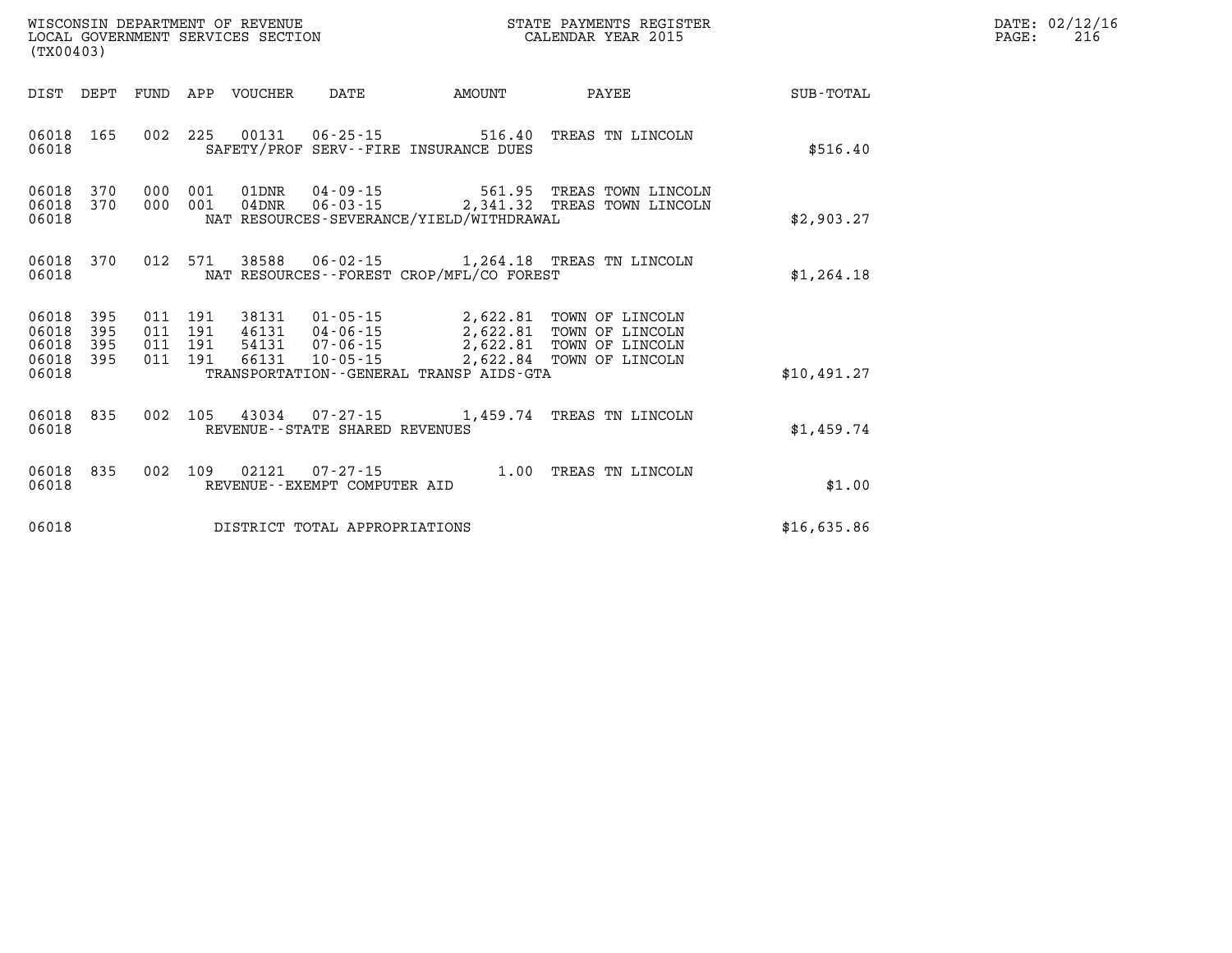| WISCONSIN DEPARTMENT OF REVENUE | PAYMENTS REGISTER<br>STATE | DATE | 02/12/16 |
|---------------------------------|----------------------------|------|----------|
| LOCAL                           |                            |      | --       |
| GOVERNMENT SERVICES SECTION     | CALENDAR YEAR 2015         | PAGE |          |

|                                           | (TX00403)                |                          |                          |                                  |                                                                      |                                                                                             |                                                                              |              |
|-------------------------------------------|--------------------------|--------------------------|--------------------------|----------------------------------|----------------------------------------------------------------------|---------------------------------------------------------------------------------------------|------------------------------------------------------------------------------|--------------|
| DIST                                      | DEPT                     | FUND                     | APP                      | VOUCHER                          | DATE                                                                 | AMOUNT                                                                                      | PAYEE                                                                        | SUB-TOTAL    |
| 06020<br>06020                            | 165                      | 002                      | 225                      | 00132                            | $06 - 25 - 15$                                                       | 858.52<br>SAFETY/PROF SERV--FIRE INSURANCE DUES                                             | TREAS TN MAXVILLE                                                            | \$858.52     |
| 06020<br>06020<br>06020<br>06020          | 370<br>370<br>370        | 000<br>000<br>000        | 001<br>001<br>001        | 01DNR<br>$04$ DNR<br>05DNR       | $04 - 09 - 15$<br>$06 - 03 - 15$<br>$09 - 28 - 15$                   | 943.23<br>2,405.20<br>NAT RESOURCES-SEVERANCE/YIELD/WITHDRAWAL                              | TREAS TOWN MAXVILLE<br>TREAS TOWN MAXVILLE<br>1,668.84 TREAS TOWN MAXVILLE   | \$5,017.27   |
| 06020<br>06020                            | 370                      | 012                      | 571                      | 38589                            | $06 - 02 - 15$                                                       | 861.82<br>NAT RESOURCES - - FOREST CROP/MFL/CO FOREST                                       | TREAS TN MAXVILLE                                                            | \$861.82     |
| 06020<br>06020<br>06020                   | 370<br>370               | 012<br>012               | 579<br>579               | 20020<br>20020                   | $04 - 03 - 15$<br>$04 - 03 - 15$                                     | 2,233.67<br>283.89<br>NAT RESOURCES--AIDS IN LIEU OF TAXES                                  | TREAS TN MAXVILLE<br>TREAS TN MAXVILLE                                       | \$2,517.56   |
| 06020<br>06020<br>06020<br>06020<br>06020 | 395<br>395<br>395<br>395 | 011<br>011<br>011<br>011 | 191<br>191<br>191<br>191 | 38132<br>46132<br>54132<br>66132 | $01 - 05 - 15$<br>$04 - 06 - 15$<br>$07 - 06 - 15$<br>$10 - 05 - 15$ | 11,918.32<br>11,918.32<br>11,918.32<br>11,918.34<br>TRANSPORTATION--GENERAL TRANSP AIDS-GTA | TOWN OF MAXVILLE<br>TOWN OF MAXVILLE<br>TOWN OF MAXVILLE<br>TOWN OF MAXVILLE | \$47,673.30  |
| 06020<br>06020                            | 395                      | 011                      | 278                      | 66657                            | $11 - 18 - 15$                                                       | 21,199.30<br>TRANSPORTATION - - LRIP/TRIP/MSIP GRANTS                                       | TREAS TN MAXVILLE                                                            | \$21,199.30  |
| 06020<br>06020                            | 835                      | 002                      | 105                      | 43035                            | $07 - 27 - 15$<br>REVENUE - - STATE SHARED REVENUES                  | 1,662.48                                                                                    | TREAS TN MAXVILLE                                                            | \$1,662.48   |
| 06020<br>06020<br>06020                   | 835<br>835               | 002<br>002               | 302<br>302               | 10009<br>11009                   | $07 - 27 - 15$<br>$07 - 27 - 15$                                     | 51,633.91<br>12,684.77<br>REVENUE-FIRST DOLLAR/SCHOOL LEVY CREDITS                          | TREAS TN MAXVILLE<br>TREAS TN MAXVILLE                                       | \$64,318.68  |
| 06020<br>06020                            | 835                      | 021                      | 363                      | 37148                            | $03 - 23 - 15$<br>REVENUE--LOTTERY CREDIT -                          | 11,778.48                                                                                   | TREAS TN MAXVILLE                                                            | \$11,778.48  |
| 06020                                     |                          |                          |                          |                                  | DISTRICT TOTAL APPROPRIATIONS                                        |                                                                                             |                                                                              | \$155,887.41 |

WISCONSIN DEPARTMENT OF REVENUE **STATE PAYMENTS REGISTER**<br>LOCAL GOVERNMENT SERVICES SECTION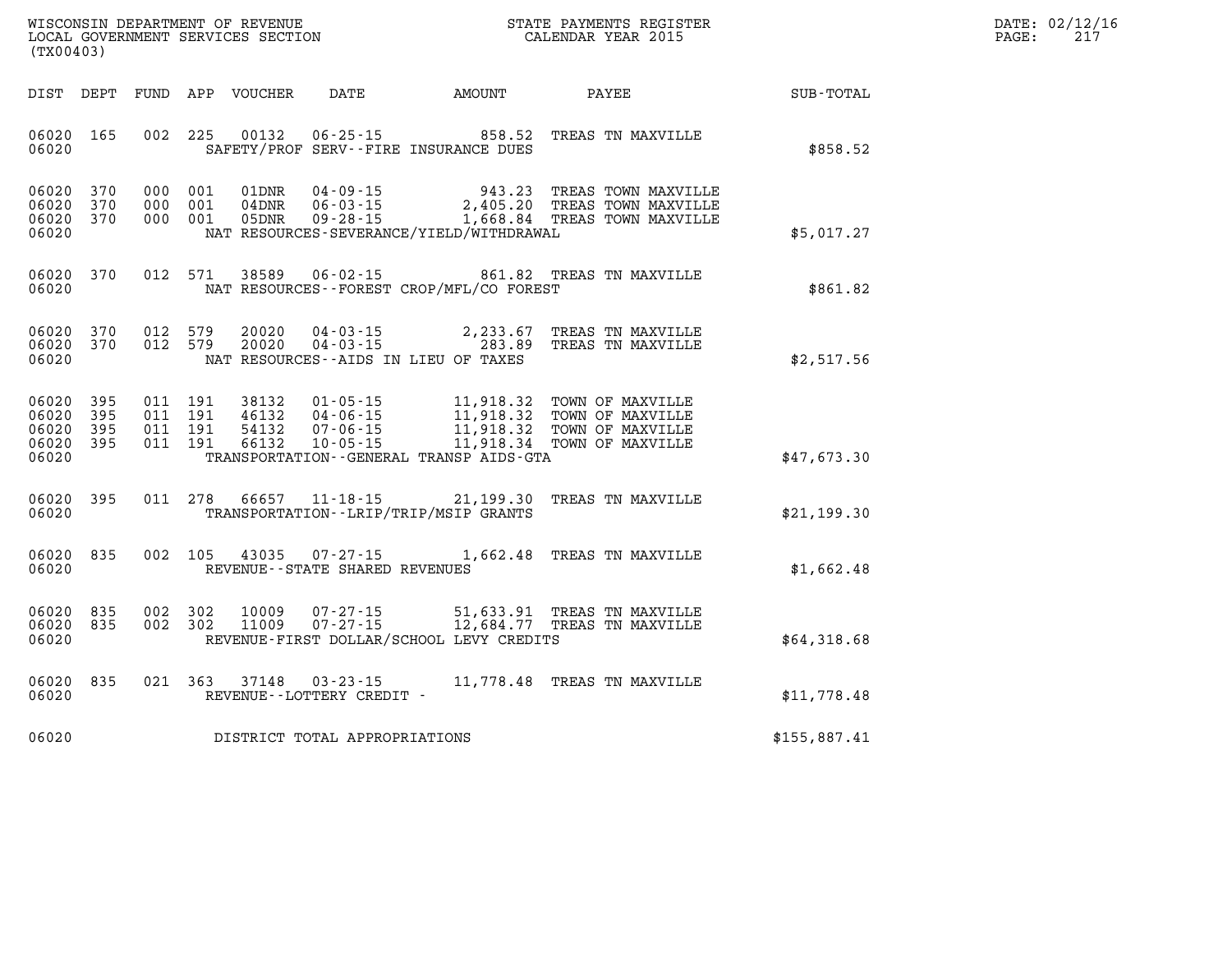| WISCONSIN DEPARTMENT OF REVENUE   | STATE PAYMENTS REGISTER | DATE: 02/12/16 |
|-----------------------------------|-------------------------|----------------|
| LOCAL GOVERNMENT SERVICES SECTION | CALENDAR YEAR 2015      | 218<br>PAGE:   |

| (TX00403)                                                 |     |                                          | LOCAL GOVERNMENT SERVICES SECTION |                                   |                                              | CALENDAR YEAR 2015                                                                                                                               |              | PAGE: | 218 |
|-----------------------------------------------------------|-----|------------------------------------------|-----------------------------------|-----------------------------------|----------------------------------------------|--------------------------------------------------------------------------------------------------------------------------------------------------|--------------|-------|-----|
|                                                           |     |                                          | DIST DEPT FUND APP VOUCHER        | <b>DATE</b>                       |                                              | AMOUNT PAYEE                                                                                                                                     | SUB-TOTAL    |       |     |
| 06022 165<br>06022                                        |     | 002 225                                  | 00133                             |                                   | SAFETY/PROF SERV--FIRE INSURANCE DUES        | 06-25-15 1,774.34 TREAS TN MILTON                                                                                                                | \$1,774.34   |       |     |
| 06022 370<br>06022 370                                    |     | 002 503<br>002 503                       | 17327<br>17327                    |                                   |                                              | 01-12-15 1,334.05 TREAS TN MILTON<br>01-12-15 7,662.03 TREAS TN MILTON<br>550.23 TOWN SHARE                                                      |              |       |     |
| 06022                                                     |     |                                          |                                   |                                   | NAT RESOURCES--AIDS IN LIEU OF TAXES         |                                                                                                                                                  | \$8,996.08   |       |     |
| 06022 370<br>06022                                        |     | 012 571                                  | 38590                             |                                   | NAT RESOURCES--FOREST CROP/MFL/CO FOREST     | 06-02-15 542.69 TREAS TN MILTON                                                                                                                  | \$542.69     |       |     |
| 06022 370<br>06022 370<br>06022 370<br>06022 370<br>06022 |     | 012 579<br>012 579<br>012 579<br>012 579 | 20021<br>20021<br>20021<br>20021  |                                   | NAT RESOURCES--AIDS IN LIEU OF TAXES         | 04-03-15 1,199.59 TREAS TN MILTON<br>04-03-15 124.44 TREAS TN MILTON<br>04-03-15 1.77 TREAS TN MILTON<br>04-03-15 458.04 TREAS TN MILTON         | \$1,783.84   |       |     |
| 06022<br>06022 395<br>06022 395<br>06022 395<br>06022     | 395 | 011 191<br>011 191<br>011 191<br>011 191 | 38133<br>46133<br>54133<br>66133  |                                   | TRANSPORTATION - - GENERAL TRANSP AIDS - GTA | 01-05-15 13,919.88 TOWN OF MILTON<br>04-06-15 13,919.88 TOWN OF MILTON<br>07-06-15 13,919.88 TOWN OF MILTON<br>10-05-15 13,919.89 TOWN OF MILTON | \$55,679.53  |       |     |
| 06022 505<br>06022                                        |     | 002 174                                  |                                   |                                   | DOA--TRANSMISSION LINE FEE DISTRIBUTION      | 58230  04-30-15  73,694.00  TREAS TN MILTON                                                                                                      | \$73,694.00  |       |     |
| 06022 835<br>06022                                        |     |                                          |                                   | REVENUE - - STATE SHARED REVENUES |                                              | 002 105 43036 07-27-15 5,179.31 TREAS TN MILTON                                                                                                  | \$5,179.31   |       |     |
| 06022 835<br>06022                                        |     | 002 109                                  | 02122                             | REVENUE--EXEMPT COMPUTER AID      |                                              | 07-27-15 27.00 TREAS TN MILTON                                                                                                                   | \$27.00      |       |     |
| 06022 835<br>06022                                        |     | 002 501                                  | 00001                             | $02 - 02 - 15$                    | DOA-PAYMENT FOR MUNICIPAL SERVICES AID       | 71.72 TREAS TN MILTON                                                                                                                            | \$71.72      |       |     |
| 06022                                                     |     |                                          |                                   | DISTRICT TOTAL APPROPRIATIONS     |                                              |                                                                                                                                                  | \$147,748.51 |       |     |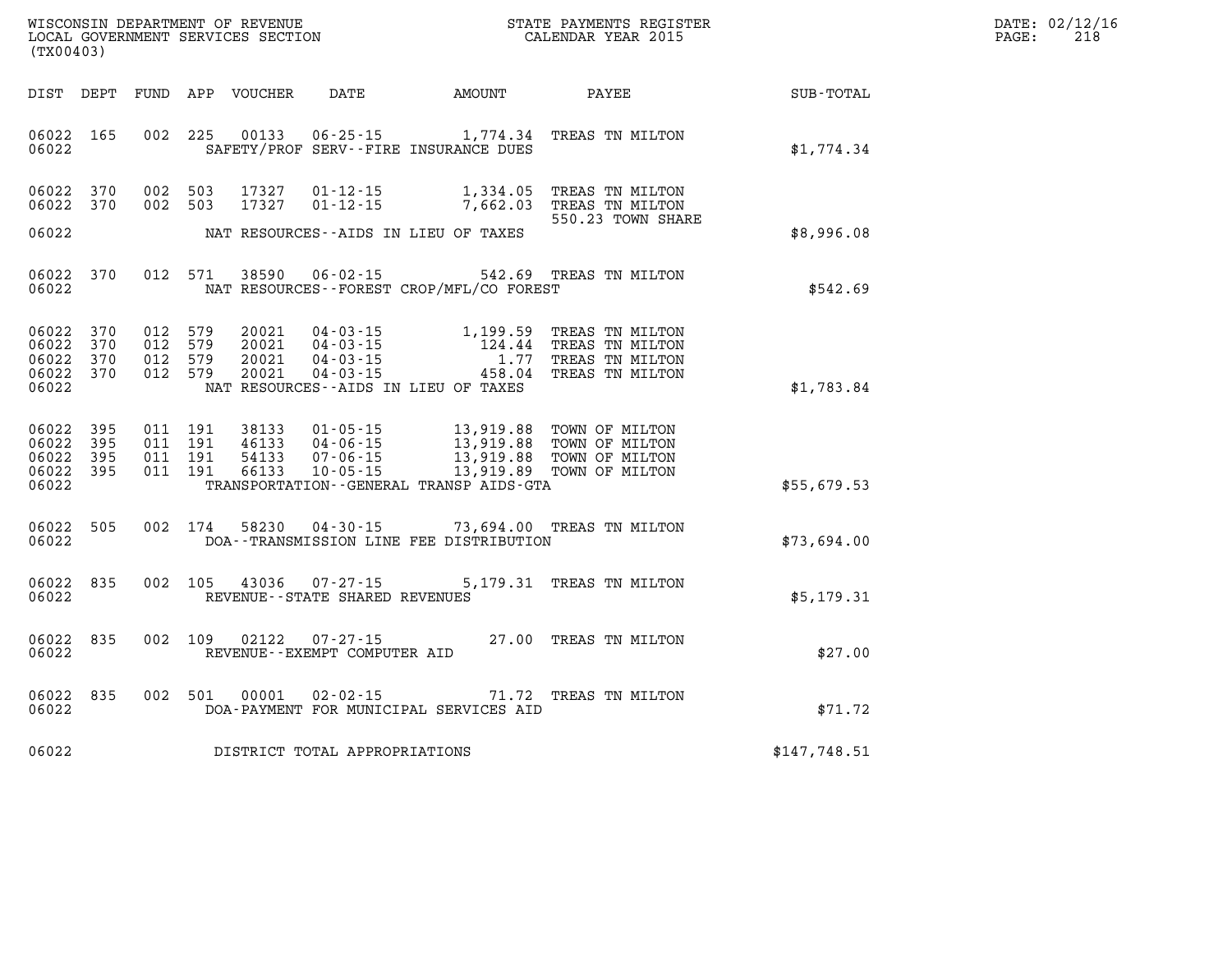| DATE:             | 02/12/16 |
|-------------------|----------|
| $\mathtt{PAGE}$ : | 219      |

| (TX00403)                                 |                          |                   | WISCONSIN DEPARTMENT OF REVENUE<br>LOCAL GOVERNMENT SERVICES SECTION |                                  |                                                                | STATE PAYMENTS REGISTER<br>CALENDAR YEAR 2015                                    |  |                                                                                                    |              |
|-------------------------------------------|--------------------------|-------------------|----------------------------------------------------------------------|----------------------------------|----------------------------------------------------------------|----------------------------------------------------------------------------------|--|----------------------------------------------------------------------------------------------------|--------------|
| DIST                                      | DEPT                     | FUND              | APP VOUCHER                                                          |                                  | DATE                                                           | AMOUNT                                                                           |  | PAYEE                                                                                              | SUB-TOTAL    |
| 06024<br>06024                            | 165                      | 002               | 225                                                                  | 00134                            |                                                                | 06-25-15 716.03<br>SAFETY/PROF SERV--FIRE INSURANCE DUES                         |  | TREAS TN MODENA                                                                                    | \$716.03     |
| 06024<br>06024<br>06024<br>06024          | 370<br>370<br>370        | 000<br>000<br>000 | 001<br>001<br>001                                                    | 01DNR<br>$04\rm{DNR}$<br>05DNR   | $04 - 09 - 15$<br>$06 - 03 - 15$<br>$09 - 28 - 15$             | NAT RESOURCES-SEVERANCE/YIELD/WITHDRAWAL                                         |  | 568.50 TREAS TOWN MODENA<br>2,084.61 TREAS TOWN MODENA<br>970.05 TREAS TOWN MODENA                 | \$3,623.16   |
| 06024<br>06024                            | 370                      | 012               | 571                                                                  | 38591                            |                                                                | 06-02-15 1,208.19 TREAS TN MODENA<br>NAT RESOURCES - - FOREST CROP/MFL/CO FOREST |  |                                                                                                    | \$1,208.19   |
| 06024<br>06024<br>06024<br>06024<br>06024 | 395<br>395<br>395<br>395 | 011<br>011<br>011 | 011 191<br>191<br>191<br>191                                         | 38134<br>46134<br>54134<br>66134 | $01 - 05 - 15$<br>04-06-15<br>$07 - 06 - 15$<br>$10 - 05 - 15$ | 12,661.50<br>TRANSPORTATION - - GENERAL TRANSP AIDS - GTA                        |  | 12,661.50 TOWN OF MODENA<br>12,661.50 TOWN OF MODENA<br>12,661.50 TOWN OF MODENA<br>TOWN OF MODENA | \$50,646.00  |
| 06024<br>06024                            | 395                      | 011               | 278                                                                  | 52880                            | $07 - 06 - 15$                                                 | 10,164.99<br>TRANSPORTATION - - LRIP/TRIP/MSIP GRANTS                            |  | TREAS TN MODENA                                                                                    | \$10, 164.99 |
| 06024<br>06024                            | 835                      | 002               | 105                                                                  |                                  | 43037 07-27-15<br>REVENUE - - STATE SHARED REVENUES            | 3,724.98                                                                         |  | TREAS TN MODENA                                                                                    | \$3,724.98   |
| 06024<br>06024                            | 835                      | 002               | 109                                                                  | 02123                            | $07 - 27 - 15$<br>REVENUE--EXEMPT COMPUTER AID                 |                                                                                  |  | 3.00 TREAS TN MODENA                                                                               | \$3.00       |
| 06024                                     |                          |                   |                                                                      |                                  | DISTRICT TOTAL APPROPRIATIONS                                  |                                                                                  |  |                                                                                                    | \$70,086.35  |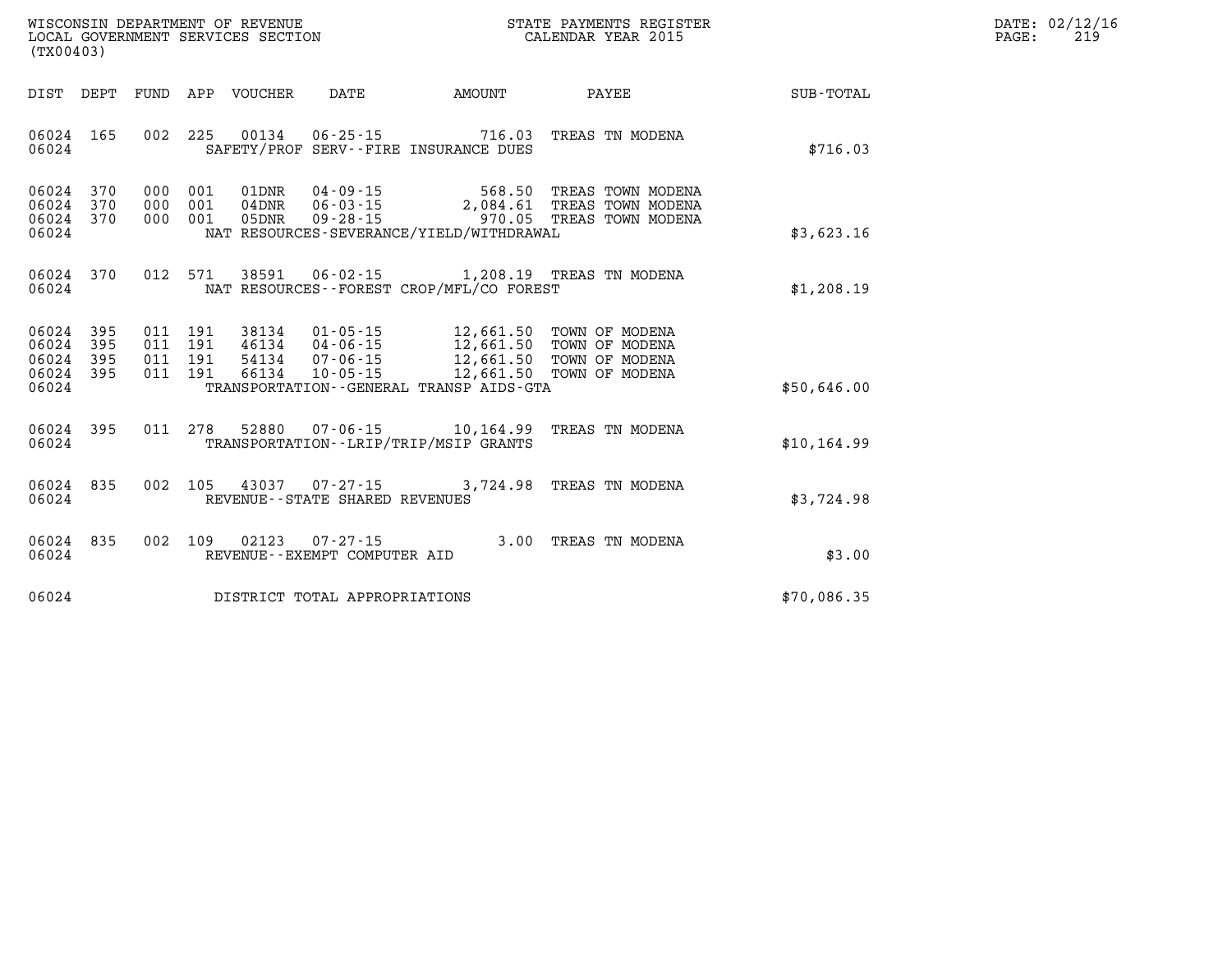| (TX00403)      |            |            |            | WISCONSIN DEPARTMENT OF REVENUE<br>LOCAL GOVERNMENT SERVICES SECTION |                                                   |                                                       | STATE PAYMENTS REGISTER<br>CALENDAR YEAR 2015 |                  |
|----------------|------------|------------|------------|----------------------------------------------------------------------|---------------------------------------------------|-------------------------------------------------------|-----------------------------------------------|------------------|
| DIST           | DEPT       | FUND       | APP        | <b>VOUCHER</b>                                                       | DATE                                              | <b>AMOUNT</b>                                         | PAYEE                                         | <b>SUB-TOTAL</b> |
| 06026<br>06026 | 165        | 002        | 225        | 00135                                                                | $06 - 25 - 15$                                    | 1,262.09<br>SAFETY/PROF SERV--FIRE INSURANCE DUES     | TREAS TN MONDOVI                              | \$1,262.09       |
| 06026<br>06026 | 370        | 012        | 571        | 38592                                                                | $06 - 02 - 15$                                    | 414.40<br>NAT RESOURCES - - FOREST CROP/MFL/CO FOREST | TREAS TN MONDOVI                              | \$414.40         |
| 06026<br>06026 | 395<br>395 | 011<br>011 | 191<br>191 | 38135<br>46135                                                       | 01-05-15<br>04-06-15                              | 14,301.99<br>14,301.99                                | TOWN OF MONDOVI<br>TOWN OF MONDOVI            |                  |
| 06026<br>06026 | 395<br>395 | 011<br>011 | 191<br>191 | 54135<br>66135                                                       | 07-06-15<br>$10 - 05 - 15$                        | 14,301.99<br>14,301.99                                | TOWN OF MONDOVI<br>TOWN OF MONDOVI            |                  |
| 06026          |            |            |            |                                                                      |                                                   | TRANSPORTATION--GENERAL TRANSP AIDS-GTA               |                                               | \$57,207.96      |
| 06026<br>06026 | 835        | 002        | 105        | 43038                                                                | $07 - 27 - 15$<br>REVENUE--STATE SHARED REVENUES  | 5,817.02                                              | TREAS TN MONDOVI                              | \$5,817.02       |
| 06026<br>06026 | 835        | 002        | 109        | 02124                                                                | $07 - 27 - 15$<br>REVENUE - - EXEMPT COMPUTER AID | 6.00                                                  | TREAS TN MONDOVI                              | \$6.00           |
| 06026          |            |            |            |                                                                      | DISTRICT TOTAL APPROPRIATIONS                     |                                                       |                                               | \$64,707.47      |

**DATE: 02/12/16<br>PAGE: 220**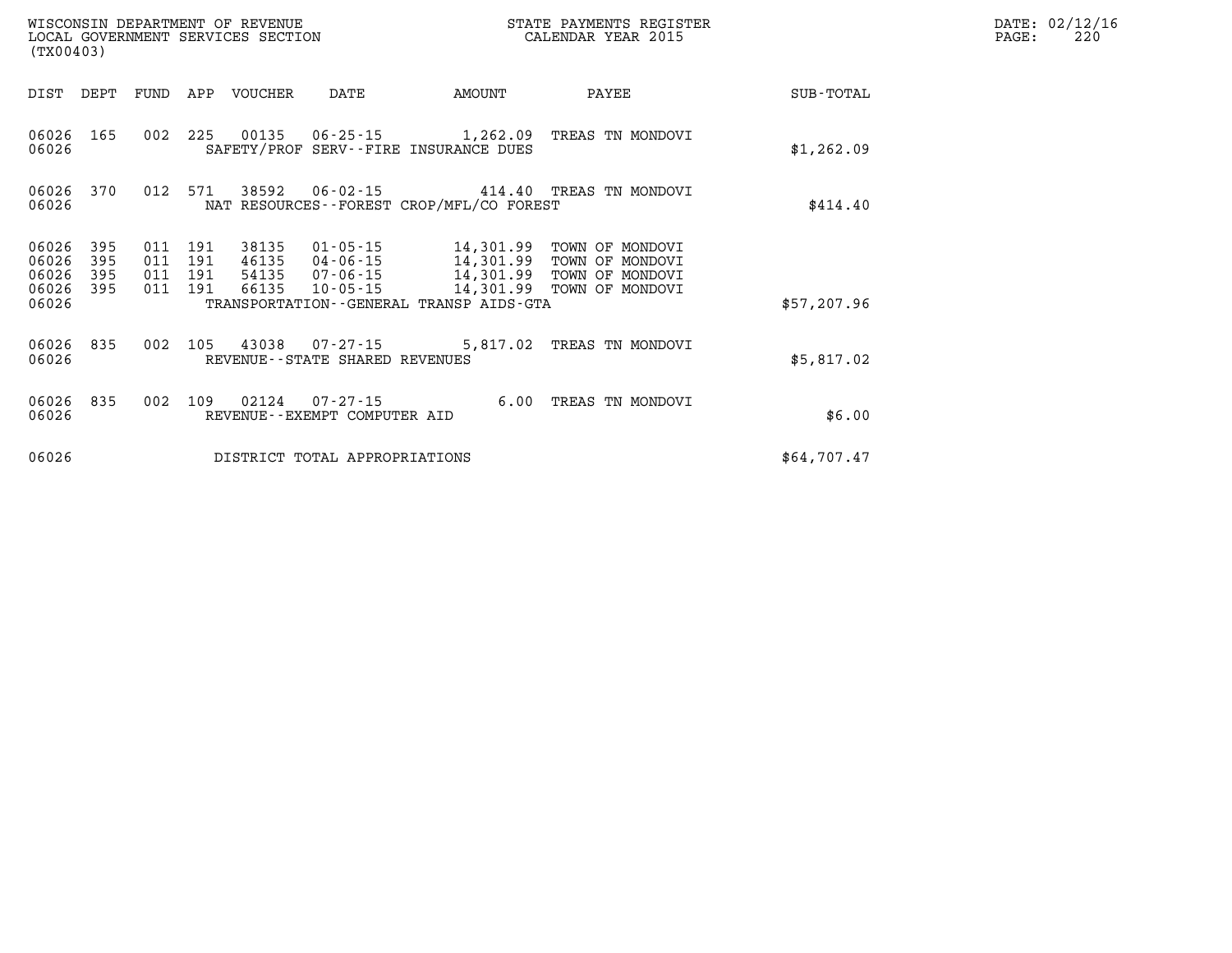| DATE: | 02/12/16 |
|-------|----------|
| PAGE: | 221      |

|                                           | WISCONSIN DEPARTMENT OF REVENUE<br>LOCAL GOVERNMENT SERVICES SECTION<br>(TX00403) |                          |                          |                                  |                                                                |                                                                                             | STATE PAYMENTS REGISTER<br>CALENDAR YEAR 2015                            |                  |
|-------------------------------------------|-----------------------------------------------------------------------------------|--------------------------|--------------------------|----------------------------------|----------------------------------------------------------------|---------------------------------------------------------------------------------------------|--------------------------------------------------------------------------|------------------|
| DIST                                      | DEPT                                                                              | FUND                     | APP                      | VOUCHER                          | DATE                                                           | AMOUNT                                                                                      | PAYEE                                                                    | <b>SUB-TOTAL</b> |
| 06028<br>06028                            | 165                                                                               | 002                      | 225                      | 00136                            | $06 - 25 - 15$<br>SAFETY/PROF SERV--FIRE INSURANCE DUES        | 815.83                                                                                      | TREAS TN MONTANA                                                         | \$815.83         |
| 06028<br>06028<br>06028                   | 370<br>370                                                                        | 000<br>000               | 001<br>001               | 01DNR<br>$04$ DNR                | $04 - 09 - 15$<br>$06 - 03 - 15$                               | 453.49<br>220.14<br>NAT RESOURCES-SEVERANCE/YIELD/WITHDRAWAL                                | TREAS TOWN MONTANA<br>TREAS TOWN MONTANA                                 | \$673.63         |
| 06028<br>06028                            | 370                                                                               | 012                      | 571                      | 38593                            | $06 - 02 - 15$                                                 | NAT RESOURCES--FOREST CROP/MFL/CO FOREST                                                    | 1,307.36 TREAS TN MONTANA                                                | \$1,307.36       |
| 06028<br>06028<br>06028<br>06028<br>06028 | 395<br>395<br>395<br>395                                                          | 011<br>011<br>011<br>011 | 191<br>191<br>191<br>191 | 38136<br>46136<br>54136<br>66136 | $01 - 05 - 15$<br>04-06-15<br>$07 - 06 - 15$<br>$10 - 05 - 15$ | 19,983.15<br>19,983.15<br>19,983.15<br>19,983.15<br>TRANSPORTATION--GENERAL TRANSP AIDS-GTA | TOWN OF MONTANA<br>TOWN OF MONTANA<br>TOWN OF MONTANA<br>TOWN OF MONTANA | \$79,932.60      |
| 06028<br>06028                            | 835                                                                               | 002                      | 105                      | 43039                            | REVENUE--STATE SHARED REVENUES                                 | $07 - 27 - 15$ 1,982.11                                                                     | TREAS TN MONTANA                                                         | \$1,982.11       |
| 06028                                     |                                                                                   |                          |                          |                                  | DISTRICT TOTAL APPROPRIATIONS                                  |                                                                                             |                                                                          | \$84,711.53      |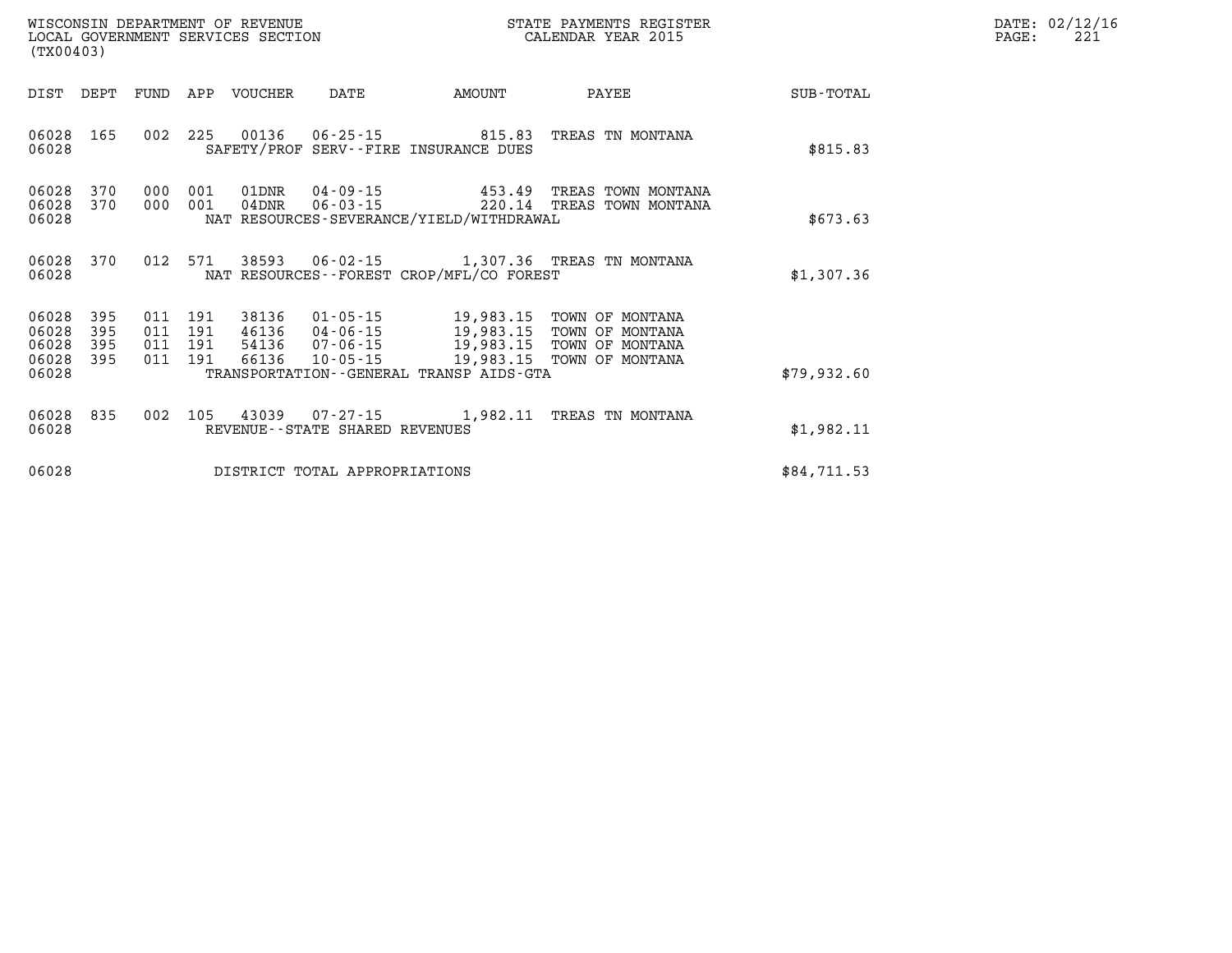|                        | WISCONSIN DEPARTMENT OF REVENUE<br>LOCAL GOVERNMENT SERVICES SECTION<br>LOCAL GOVERNMENT SERVICES SECTION<br>CALENDAR YEAR 2015<br>(TX00403) |  |  |  |                                |                                                                                                                                                                                                          |                                                                                |                                                    | DATE: 02/12/16<br>PAGE:<br>222 |
|------------------------|----------------------------------------------------------------------------------------------------------------------------------------------|--|--|--|--------------------------------|----------------------------------------------------------------------------------------------------------------------------------------------------------------------------------------------------------|--------------------------------------------------------------------------------|----------------------------------------------------|--------------------------------|
|                        |                                                                                                                                              |  |  |  |                                |                                                                                                                                                                                                          |                                                                                | DIST DEPT FUND APP VOUCHER DATE AMOUNT PAYEE TOTAL |                                |
| 06030                  |                                                                                                                                              |  |  |  |                                | SAFETY/PROF SERV--FIRE INSURANCE DUES                                                                                                                                                                    | 06030 165 002 225 00137 06-25-15 1,650.14 TREAS TN NAPLES                      | \$1,650.14                                         |                                |
| 06030                  |                                                                                                                                              |  |  |  |                                | NAT RESOURCES-SEVERANCE/YIELD/WITHDRAWAL                                                                                                                                                                 | 06030 370 000 001 01DNR 04-09-15 667.70 TREAS TOWN NAPLES                      | \$667.70                                           |                                |
|                        |                                                                                                                                              |  |  |  |                                |                                                                                                                                                                                                          | 06030 370 002 503 17328 01-12-15 957.38 TREAS TN NAPLES<br>155.88 TOWN SHARE   |                                                    |                                |
|                        |                                                                                                                                              |  |  |  |                                | 06030 MAT RESOURCES--AIDS IN LIEU OF TAXES                                                                                                                                                               |                                                                                | \$957.38                                           |                                |
| 06030                  | 06030 370                                                                                                                                    |  |  |  |                                | NAT RESOURCES--FOREST CROP/MFL/CO FOREST                                                                                                                                                                 | 012 571 38594 06-02-15 380.63 TREAS TN NAPLES                                  | \$380.63                                           |                                |
| 06030                  |                                                                                                                                              |  |  |  |                                | NAT RESOURCES--AIDS IN LIEU OF TAXES                                                                                                                                                                     | 06030 370 012 579 20022 04-03-15 23.09 TREAS TN NAPLES                         | \$23.09                                            |                                |
| 06030 395<br>06030 395 |                                                                                                                                              |  |  |  |                                |                                                                                                                                                                                                          |                                                                                |                                                    |                                |
| 06030 395              | 06030 395                                                                                                                                    |  |  |  |                                | 011 191 38137 01-05-15 19,542.75 TOWN OF NAPLES<br>011 191 46137 04-06-15 19,542.75 TOWN OF NAPLES<br>011 191 54137 07-06-15 19,542.75 TOWN OF NAPLES<br>011 191 66137 10-05-15 19,542.75 TOWN OF NAPLES |                                                                                |                                                    |                                |
| 06030                  |                                                                                                                                              |  |  |  |                                | TRANSPORTATION - - GENERAL TRANSP AIDS-GTA                                                                                                                                                               |                                                                                | \$78,171.00                                        |                                |
| 06030                  | 06030 835                                                                                                                                    |  |  |  | REVENUE--STATE SHARED REVENUES |                                                                                                                                                                                                          | 002 105 43040 07-27-15 4,721.91 TREAS TN NAPLES                                | \$4.721.91                                         |                                |
| 06030                  | 06030 835                                                                                                                                    |  |  |  | REVENUE--EXEMPT COMPUTER AID   |                                                                                                                                                                                                          | 002 $109$ 02125 07-27-15 8.00 TREAS TN NAPLES<br>REVENIJE--EXEMPT COMPITER ATD | \$8.00                                             |                                |
| 06030                  |                                                                                                                                              |  |  |  | DISTRICT TOTAL APPROPRIATIONS  |                                                                                                                                                                                                          |                                                                                | \$86,579.85                                        |                                |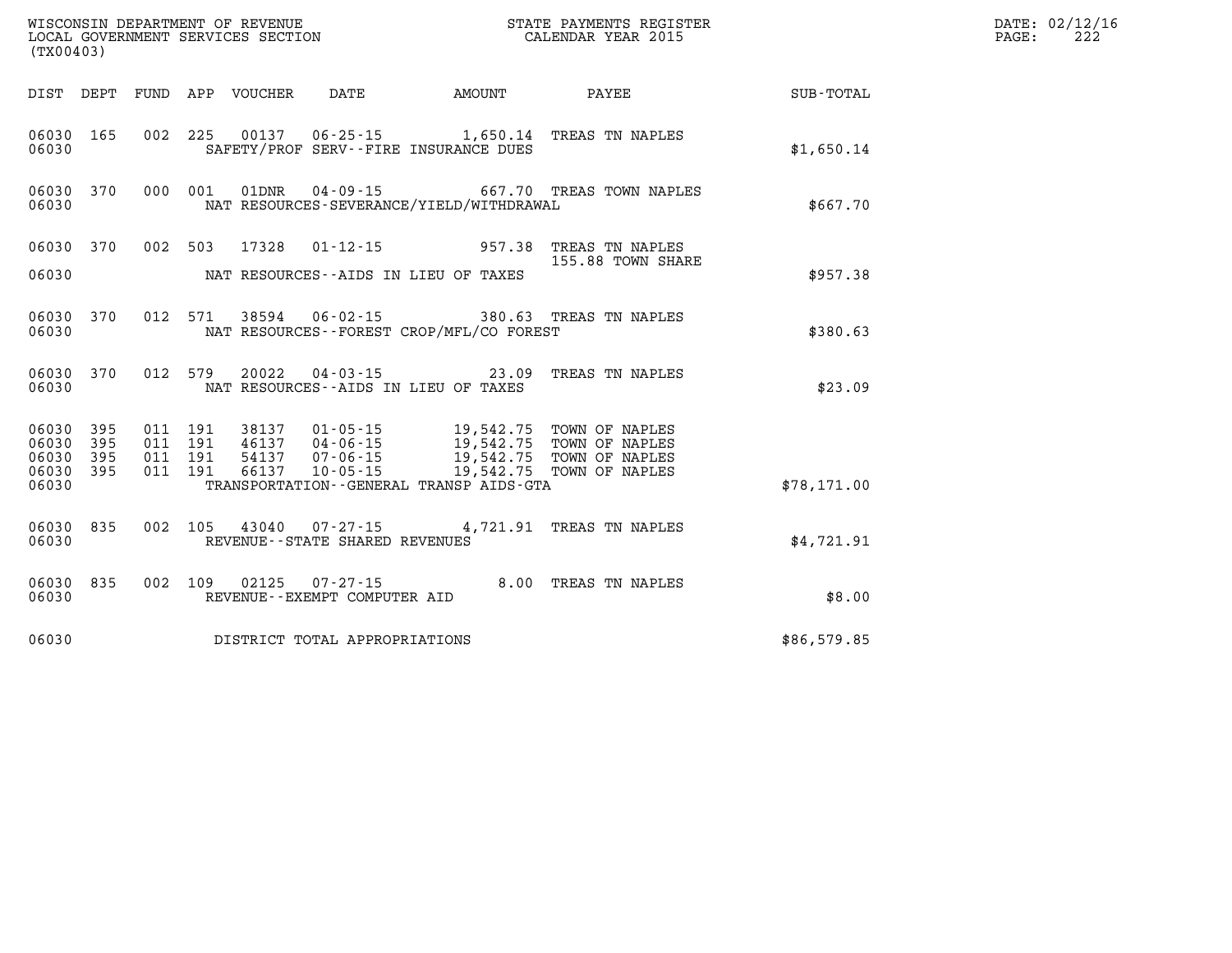| WISCONSIN DEPARTMENT OF REVENUE   | STATE PAYMENTS REGISTER | DATE: | : 02/12/16    |
|-----------------------------------|-------------------------|-------|---------------|
| LOCAL GOVERNMENT SERVICES SECTION |                         |       | $\sim$ $\sim$ |
|                                   | CALENDAR YEAR 2015      | PAGE  | 44.           |

| (TX00403)                                                    | LOCAL GOVERNMENT SERVICES SECTION                                                                                                                     | CALENDAR YEAR 2015 |              | PAGE: | 223 |
|--------------------------------------------------------------|-------------------------------------------------------------------------------------------------------------------------------------------------------|--------------------|--------------|-------|-----|
|                                                              |                                                                                                                                                       |                    |              |       |     |
|                                                              | DIST DEPT FUND APP VOUCHER DATE AMOUNT PAYEE PATE SUB-TOTAL                                                                                           |                    |              |       |     |
| 06032 165<br>06032                                           | 002 225 00138 06-25-15 1,714.36 TREAS TN NELSON<br>SAFETY/PROF SERV--FIRE INSURANCE DUES                                                              |                    | \$1,714.36   |       |     |
| 06032 370<br>06032 370<br>06032                              | 000 001 01DNR 04-09-15 1,343.50 TREAS TOWN NELSON<br>000 001 05DNR 09-28-15 678.57 TREAS TOWN NELSON<br>NAT RESOURCES-SEVERANCE/YIELD/WITHDRAWAL      |                    | \$2,022.07   |       |     |
| 06032 370<br>06032                                           | 002 503 17950 01-30-15 10,159.46 TREAS TN NELSON<br>NAT RESOURCES--AIDS IN LIEU OF TAXES                                                              | 1639.70 TOWN SHARE | \$10, 159.46 |       |     |
| 06032 370<br>06032                                           | 012 571 38595 06-02-15 1,710.41 TREAS TN NELSON<br>NAT RESOURCES--FOREST CROP/MFL/CO FOREST                                                           |                    | \$1,710.41   |       |     |
| 06032 370<br>06032 370<br>06032                              | 20023  04-03-15  5,569.83  TREAS TN NELSON<br>20023  04-03-15   174.75  TREAS TN NELSON<br>012 579<br>012 579<br>NAT RESOURCES--AIDS IN LIEU OF TAXES |                    | \$5,744.58   |       |     |
| 06032 395<br>06032<br>395<br>06032 395<br>06032 395<br>06032 | TRANSPORTATION--GENERAL TRANSP AIDS-GTA                                                                                                               |                    | \$78, 721.50 |       |     |
| 06032 835<br>06032                                           | 002 105 43041 07-27-15 4,974.18 TREAS TN NELSON<br>REVENUE--STATE SHARED REVENUES                                                                     |                    | \$4,974.18   |       |     |
| 06032 835<br>06032                                           | 002 109 02126 07-27-15 20.00 TREAS TN NELSON<br>REVENUE--EXEMPT COMPUTER AID                                                                          |                    | \$20.00      |       |     |
|                                                              | 06032 DISTRICT TOTAL APPROPRIATIONS                                                                                                                   |                    | \$105,066.56 |       |     |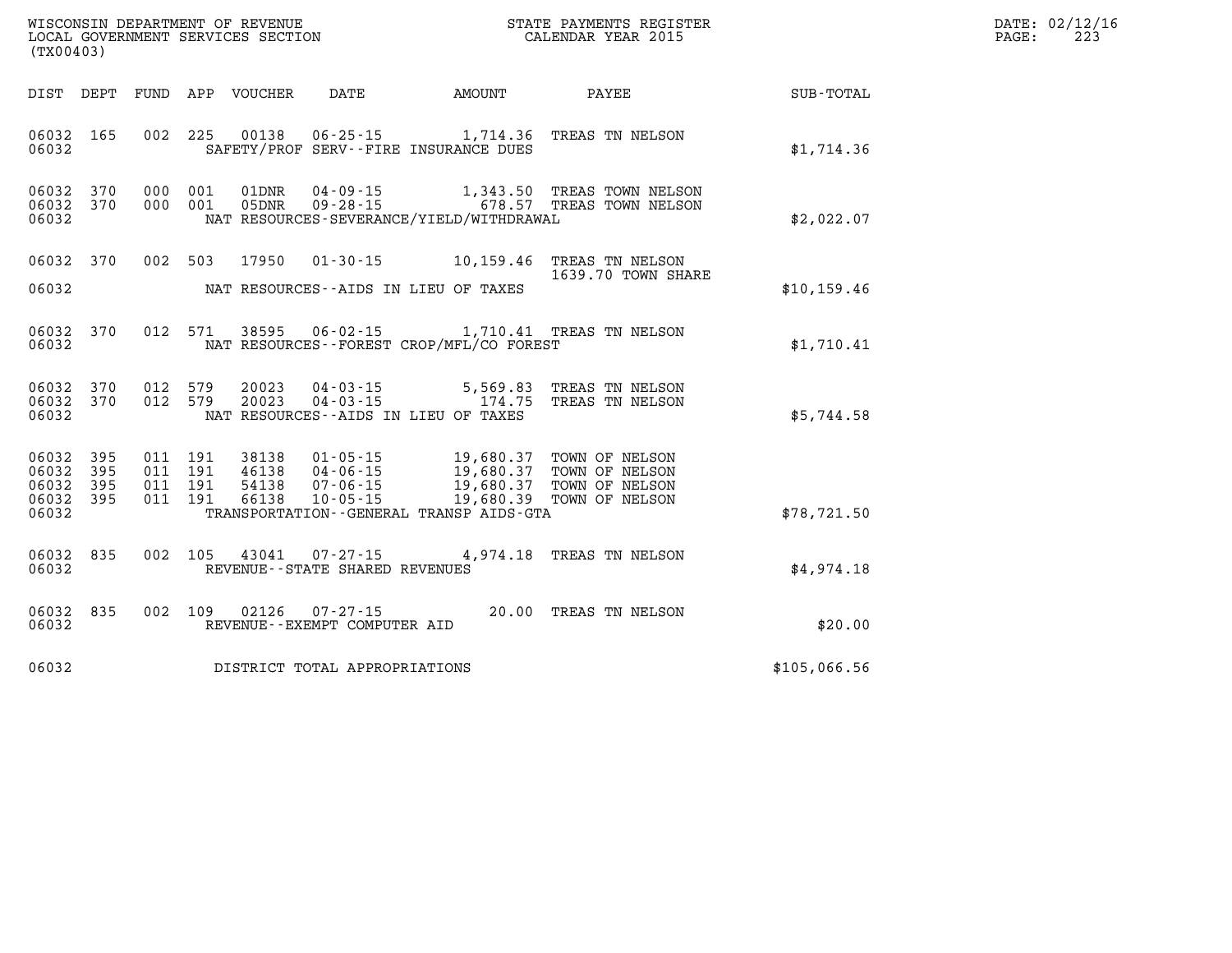| (TX00403) |                    |       |                                 | WISCONSIN DEPARTMENT OF REVENUE<br>LOCAL GOVERNMENT SERVICES SECTION |                                          | STATE PAYMENTS REGISTER<br>CALENDAR YEAR 2015                                                                                                                                                                                                                                                                          |              | DATE: 02/12/16<br>224<br>$\mathtt{PAGE:}$ |
|-----------|--------------------|-------|---------------------------------|----------------------------------------------------------------------|------------------------------------------|------------------------------------------------------------------------------------------------------------------------------------------------------------------------------------------------------------------------------------------------------------------------------------------------------------------------|--------------|-------------------------------------------|
|           |                    |       | DIST DEPT FUND APP VOUCHER DATE |                                                                      | AMOUNT                                   | PAYEE                                                                                                                                                                                                                                                                                                                  | SUB-TOTAL    |                                           |
| 06034     |                    |       |                                 | SAFETY/PROF SERV--FIRE INSURANCE DUES                                |                                          | 06034 165 002 225 00139 06-25-15 1,495.53 TREAS TN WAUMANDEE                                                                                                                                                                                                                                                           | \$1,495.53   |                                           |
| 06034     |                    |       |                                 |                                                                      | NAT RESOURCES--FOREST CROP/MFL/CO FOREST | 06034 370 012 571 38596 06-02-15 1,243.98 TREAS TN WAUMANDEE                                                                                                                                                                                                                                                           | \$1,243.98   |                                           |
|           | 06034 370<br>06034 |       |                                 | NAT RESOURCES - - RU RECYCLING GRANT                                 |                                          | 074 670 42307 05-29-15 2,453.94 TREAS TN WAUMANDEE                                                                                                                                                                                                                                                                     | \$2,453.94   |                                           |
| 06034     |                    |       |                                 |                                                                      | TRANSPORTATION--GENERAL TRANSP AIDS-GTA  | $\begin{array}{cccccccc} 06034 & 395 & 011 & 191 & 38139 & 01\cdot 05\cdot 15 & 23\, , 027\, .41 & \text{TOWN OF W\\ 195 & 011 & 191 & 46139 & 04\cdot 06\cdot 15 & 23\, , 027\, .41 & \text{TOWN OF W\\ 195 & 011 & 191 & 54139 & 07\cdot 06\cdot 15 & 23\, , 027\, .41 & \text{TOWN OF W\\ 196034 & 395 & 011 & 191$ | \$92,109.66  |                                           |
|           |                    |       |                                 |                                                                      |                                          |                                                                                                                                                                                                                                                                                                                        |              |                                           |
|           |                    | 06034 |                                 | TRANSPORTATION - - LRIP/TRIP/MSIP GRANTS                             |                                          | 06034 395 011 278 65548 11-06-15 16,157.31 TREAS TN WAUMANDEE                                                                                                                                                                                                                                                          | \$16, 157.31 |                                           |
|           | 06034 835<br>06034 |       |                                 | REVENUE--STATE SHARED REVENUES                                       |                                          | 002 105 43042 07-27-15 3,862.17 TREAS TN WAUMANDEE                                                                                                                                                                                                                                                                     | \$3,862.17   |                                           |
| 06034     | 06034 835          |       |                                 | REVENUE--EXEMPT COMPUTER AID                                         |                                          | 002 109 02127 07-27-15 296.00 TREAS TN WAUMANDEE                                                                                                                                                                                                                                                                       | \$296.00     |                                           |
| 06034     |                    |       |                                 | DISTRICT TOTAL APPROPRIATIONS                                        |                                          |                                                                                                                                                                                                                                                                                                                        | \$117,618.59 |                                           |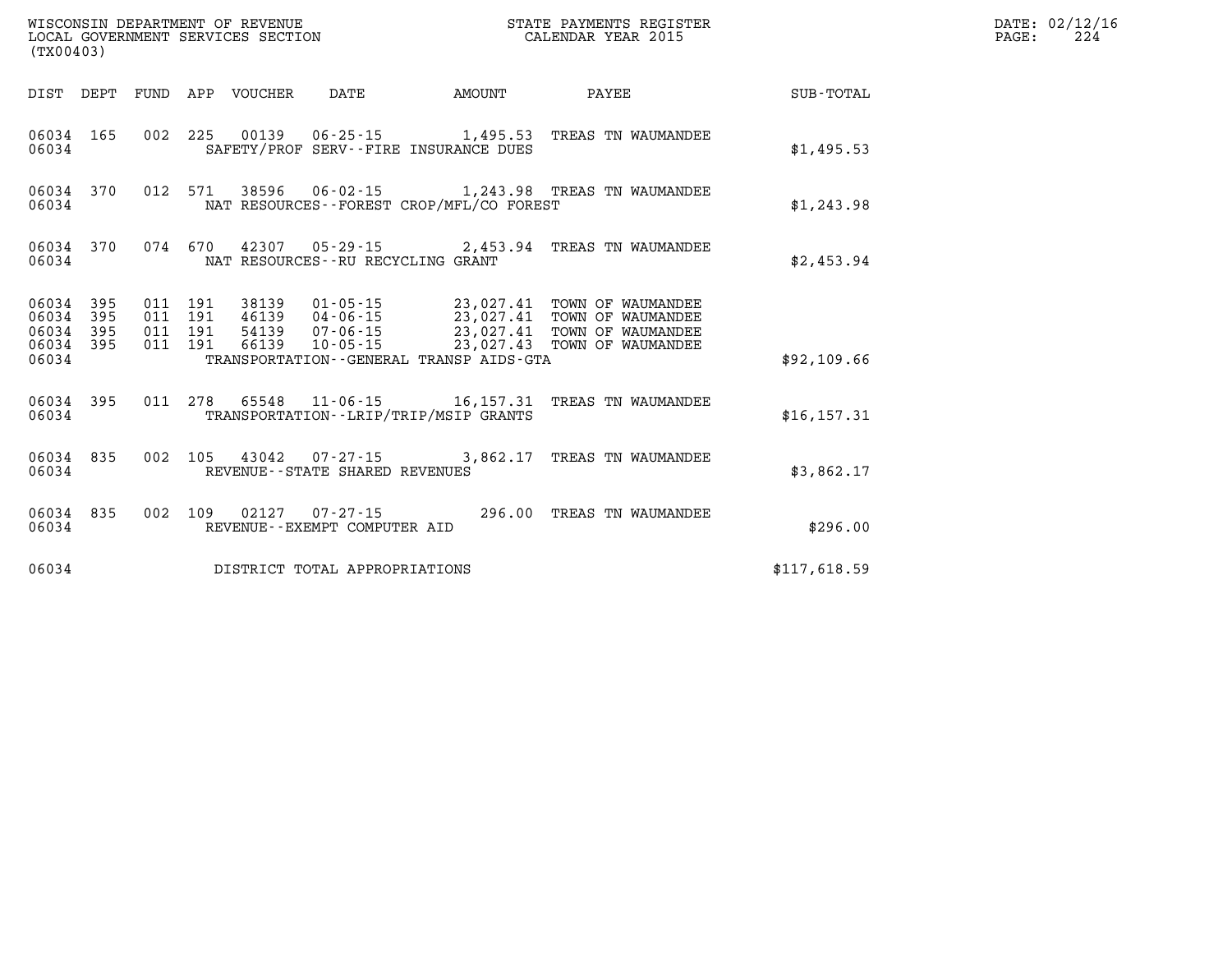| WISCONSIN DEPARTMENT OF REVENUE   | STATE PAYMENTS REGISTER | DATE: 02/12/16 |
|-----------------------------------|-------------------------|----------------|
| LOCAL GOVERNMENT SERVICES SECTION | CALENDAR YEAR 2015      | 22!<br>PAGE    |

| (TX00403)                                                             |                                                      |                                                                                                          |                                                                                              |                                                                                          |                  |
|-----------------------------------------------------------------------|------------------------------------------------------|----------------------------------------------------------------------------------------------------------|----------------------------------------------------------------------------------------------|------------------------------------------------------------------------------------------|------------------|
| DIST<br>DEPT                                                          | FUND<br>APP                                          | VOUCHER<br>DATE                                                                                          | AMOUNT                                                                                       | PAYEE                                                                                    | <b>SUB-TOTAL</b> |
| 06111<br>165<br>06111                                                 | 002<br>225                                           | 00140                                                                                                    | $06 - 25 - 15$<br>915.15<br>SAFETY/PROF SERV--FIRE INSURANCE DUES                            | TREAS VIL COCHRANE                                                                       | \$915.15         |
| 06111<br>395<br>395<br>06111<br>06111<br>395<br>06111<br>395<br>06111 | 011<br>191<br>191<br>011<br>011<br>191<br>011<br>191 | 38140<br>$01 - 05 - 15$<br>46140<br>$04 - 06 - 15$<br>$07 - 06 - 15$<br>54140<br>66140<br>$10 - 05 - 15$ | 3,435.75<br>3,435.75<br>3,435.75<br>3,435.76<br>TRANSPORTATION - - GENERAL TRANSP AIDS - GTA | VILLAGE OF COCHRANE<br>VILLAGE OF COCHRANE<br>VILLAGE OF COCHRANE<br>VILLAGE OF COCHRANE | \$13,743.01      |
| 06111<br>505<br>06111                                                 | 002<br>174                                           | 58230<br>04-30-15                                                                                        | DOA--TRANSMISSION LINE FEE DISTRIBUTION                                                      | 6,431.00 TREAS VIL COCHRANE                                                              | \$6,431.00       |
| 835<br>06111<br>06111                                                 | 002<br>105                                           | 43043<br>REVENUE--STATE SHARED REVENUES                                                                  | 07-27-15<br>12,331.34                                                                        | TREAS VIL COCHRANE                                                                       | \$12,331.34      |
| 06111<br>835<br>06111                                                 | 002<br>109                                           | 02128<br>$07 - 27 - 15$<br>REVENUE - - EXEMPT COMPUTER AID                                               | 461.00                                                                                       | TREAS VIL COCHRANE                                                                       | \$461.00         |
| 06111<br>835<br>06111                                                 | 021<br>363                                           | 35513<br>$03 - 23 - 15$<br>REVENUE - - LOTTERY CREDIT -                                                  | 107.81                                                                                       | TREAS VIL COCHRANE                                                                       | \$107.81         |
| 06111                                                                 |                                                      | DISTRICT TOTAL APPROPRIATIONS                                                                            |                                                                                              |                                                                                          | \$33,989.31      |

WISCONSIN DEPARTMENT OF REVENUE **STATE PAYMENTS REGISTER**<br>LOCAL GOVERNMENT SERVICES SECTION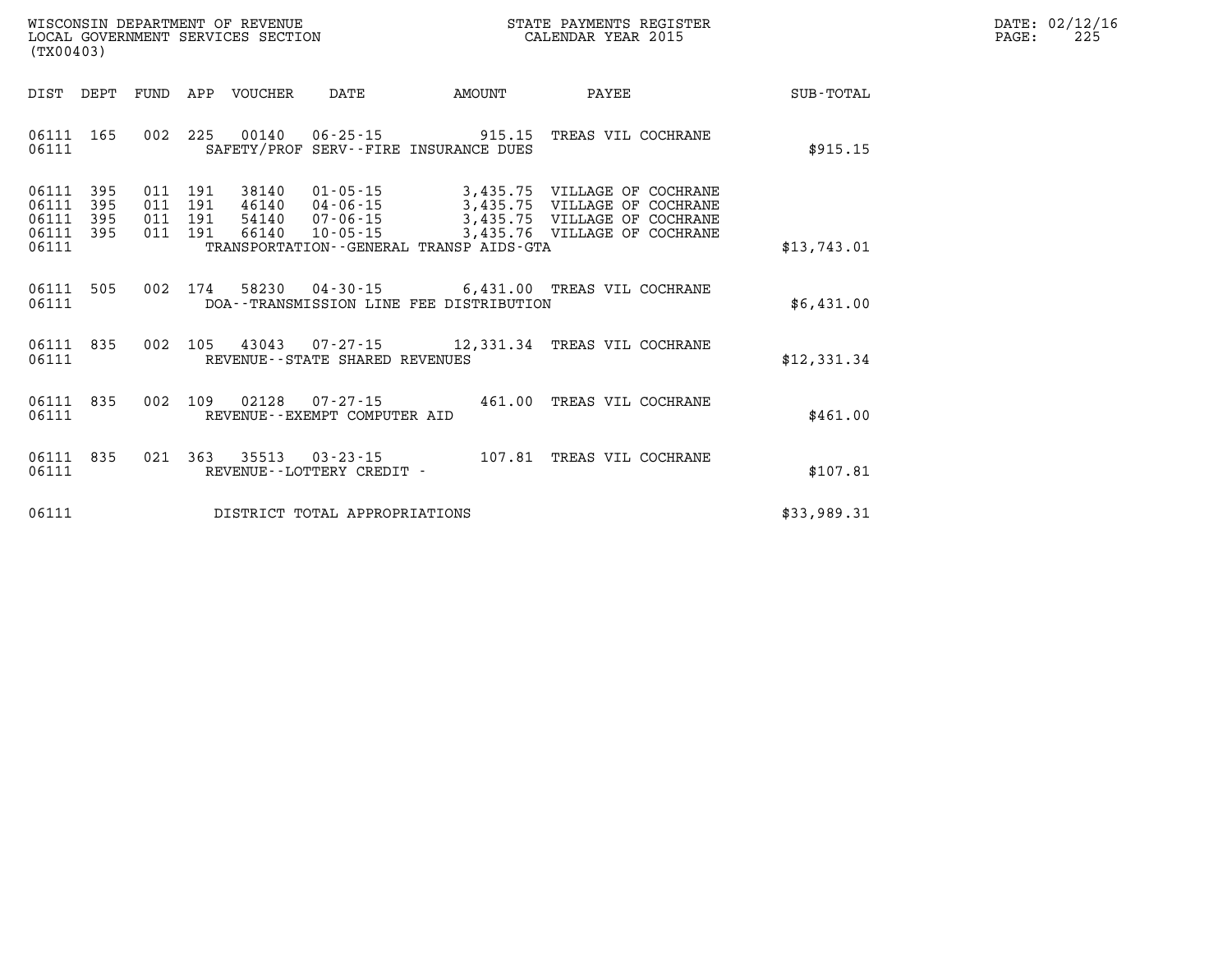| (TX00403)                                             |                    |                                          |                                 |                                |                                             |                                                                                                                                                                            |             | DATE: 02/12/16<br>226<br>PAGE: |
|-------------------------------------------------------|--------------------|------------------------------------------|---------------------------------|--------------------------------|---------------------------------------------|----------------------------------------------------------------------------------------------------------------------------------------------------------------------------|-------------|--------------------------------|
|                                                       |                    |                                          | DIST DEPT FUND APP VOUCHER DATE |                                |                                             | AMOUNT PAYEE                                                                                                                                                               | SUB-TOTAL   |                                |
| 06154                                                 | 06154 165          |                                          |                                 |                                | SAFETY/PROF SERV--FIRE INSURANCE DUES       | 002  225  00141  06-25-15  764.88  TREAS VIL NELSON                                                                                                                        | \$764.88    |                                |
| 06154                                                 | 06154 370          |                                          |                                 |                                | NAT RESOURCES-SEVERANCE/YIELD/WITHDRAWAL    | 000 001 04DNR 06-03-15 931.18 TREAS VILL NELSON                                                                                                                            | \$931.18    |                                |
|                                                       |                    |                                          |                                 |                                | 06154 NAT RESOURCES--AIDS IN LIEU OF TAXES  | 06154 370 002 503 17951 01-30-15 1,252.92 TREAS VIL NELSON<br>280.29 TOWN SHARE                                                                                            | \$1,252.92  |                                |
| 06154                                                 | 06154 370          |                                          |                                 |                                | NAT RESOURCES - - FOREST CROP/MFL/CO FOREST | 012 571 38597 06-02-15 21.90 TREAS VIL NELSON                                                                                                                              | \$21.90     |                                |
| 06154 395<br>06154 395<br>06154<br>06154 395<br>06154 | 395                | 011 191<br>011 191<br>011 191<br>011 191 | 66141                           | $10 - 05 - 15$                 | TRANSPORTATION--GENERAL TRANSP AIDS-GTA     | 38141  01-05-15  2,401.46  VILLAGE OF NELSON<br>46141  04-06-15  2,401.46  VILLAGE OF NELSON<br>54141  07-06-15  2,401.46  VILLAGE OF NELSON<br>2,401.47 VILLAGE OF NELSON | \$9,605.85  |                                |
| 06154                                                 | 06154 835          |                                          |                                 | REVENUE--STATE SHARED REVENUES |                                             | 002 105 43044 07-27-15 16,700.07 TREAS VIL NELSON                                                                                                                          | \$16,700.07 |                                |
|                                                       | 06154 835<br>06154 |                                          |                                 | REVENUE--EXEMPT COMPUTER AID   |                                             | 002 109 02129 07-27-15 17.00 TREAS VIL NELSON                                                                                                                              | \$17.00     |                                |
| 06154                                                 |                    |                                          |                                 | REVENUE--LOTTERY CREDIT -      |                                             | 06154 835 021 363 35514 03-23-15 1,308.72 TREAS VIL NELSON                                                                                                                 | \$1,308.72  |                                |
| 06154                                                 |                    |                                          |                                 | DISTRICT TOTAL APPROPRIATIONS  |                                             |                                                                                                                                                                            | \$30,602.52 |                                |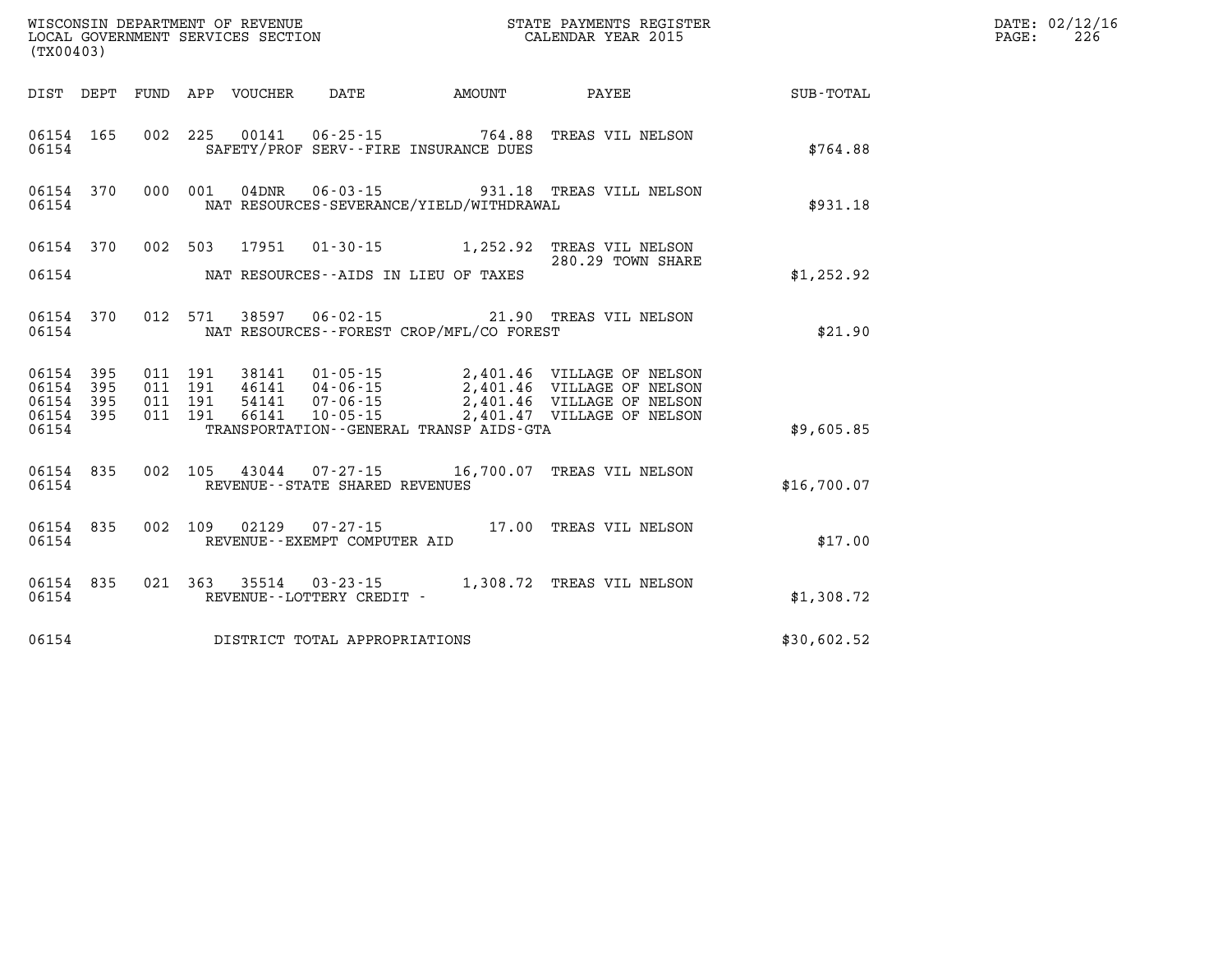| (TX00403)          |           |                    |                |                                   |                                                                                                                                                                                                                                                                                                                                                                                            | WISCONSIN DEPARTMENT OF REVENUE<br>LOCAL GOVERNMENT SERVICES SECTION<br>(TWOO402) CALENDAR YEAR 2015 |              | DATE: 02/12/16<br>PAGE:<br>227 |
|--------------------|-----------|--------------------|----------------|-----------------------------------|--------------------------------------------------------------------------------------------------------------------------------------------------------------------------------------------------------------------------------------------------------------------------------------------------------------------------------------------------------------------------------------------|------------------------------------------------------------------------------------------------------|--------------|--------------------------------|
|                    |           |                    |                |                                   |                                                                                                                                                                                                                                                                                                                                                                                            | DIST DEPT FUND APP VOUCHER DATE AMOUNT PAYEE                                                         | SUB-TOTAL    |                                |
| 06201 165<br>06201 |           |                    |                |                                   | SAFETY/PROF SERV--FIRE INSURANCE DUES                                                                                                                                                                                                                                                                                                                                                      | 002 225 00142 06-25-15 2,346.42 TREAS CITY ALMA                                                      | \$2,346.42   |                                |
| 06201              |           |                    |                |                                   | NAT RESOURCES--FOREST CROP/MFL/CO FOREST                                                                                                                                                                                                                                                                                                                                                   | 06201 370 012 571 38598 06-02-15 76.27 TREAS CITY ALMA                                               | \$76.27      |                                |
| 06201              |           |                    |                | NAT RESOURCES--RU RECYCLING GRANT |                                                                                                                                                                                                                                                                                                                                                                                            | 06201 370 074 670 42308 05-29-15 4,140.55 TREAS CITY ALMA                                            | \$4,140.55   |                                |
| 06201              |           |                    |                |                                   | $\begin{array}{cccccccc} 06201 & 395 & 011 & 191 & 38142 & 01\texttt{-}05\texttt{-}15 & & 12\texttt{,}785.06 & \texttt{CITY OF ALMA} \\ 06201 & 395 & 011 & 191 & 46142 & 04\texttt{-}06\texttt{-}15 & & 12\texttt{,}785.06 & \texttt{CITY OF ALMA} \\ 06201 & 395 & 011 & 191 & 54142 & 07\texttt{-}06\texttt{-}15 & & 12\texttt{,}785.0$<br>TRANSPORTATION - - GENERAL TRANSP AIDS - GTA |                                                                                                      | \$51,140.25  |                                |
| 06201              |           |                    |                |                                   | HS--AMBULANCE FUNDING ASSISTANCE GRANTS                                                                                                                                                                                                                                                                                                                                                    | 06201 435 005 162 01DHS 09-17-15 4,747.56 CITY OF ALMA WESTERN BUFF AMB                              | \$4,747.56   |                                |
| 06201              | 06201 505 |                    |                |                                   | DOA--TRANSMISSION LINE FEE DISTRIBUTION                                                                                                                                                                                                                                                                                                                                                    | 002 174 58230 04-30-15 20,116.00 TREAS CITY ALMA                                                     | \$20, 116.00 |                                |
| 06201              |           |                    |                | REVENUE--STATE SHARED REVENUES    |                                                                                                                                                                                                                                                                                                                                                                                            | 06201 835 002 105 43045 07-27-15 68,747.54 TREAS CITY ALMA                                           | \$68,747.54  |                                |
| 06201 835<br>06201 | 06201 835 | 002 109<br>002 109 | 02130<br>05025 | REVENUE--EXEMPT COMPUTER AID      |                                                                                                                                                                                                                                                                                                                                                                                            | 07-27-15 102.00 TREAS CITY ALMA<br>07-27-15 46.00 TREAS CITY ALMA                                    | \$148.00     |                                |
| 06201              |           |                    |                | REVENUE--LOTTERY CREDIT -         |                                                                                                                                                                                                                                                                                                                                                                                            | 06201 835 021 363 35515 03-23-15 582.34 TREAS CITY ALMA                                              | \$582.34     |                                |
| 06201              |           |                    |                | DISTRICT TOTAL APPROPRIATIONS     |                                                                                                                                                                                                                                                                                                                                                                                            |                                                                                                      | \$152,044.93 |                                |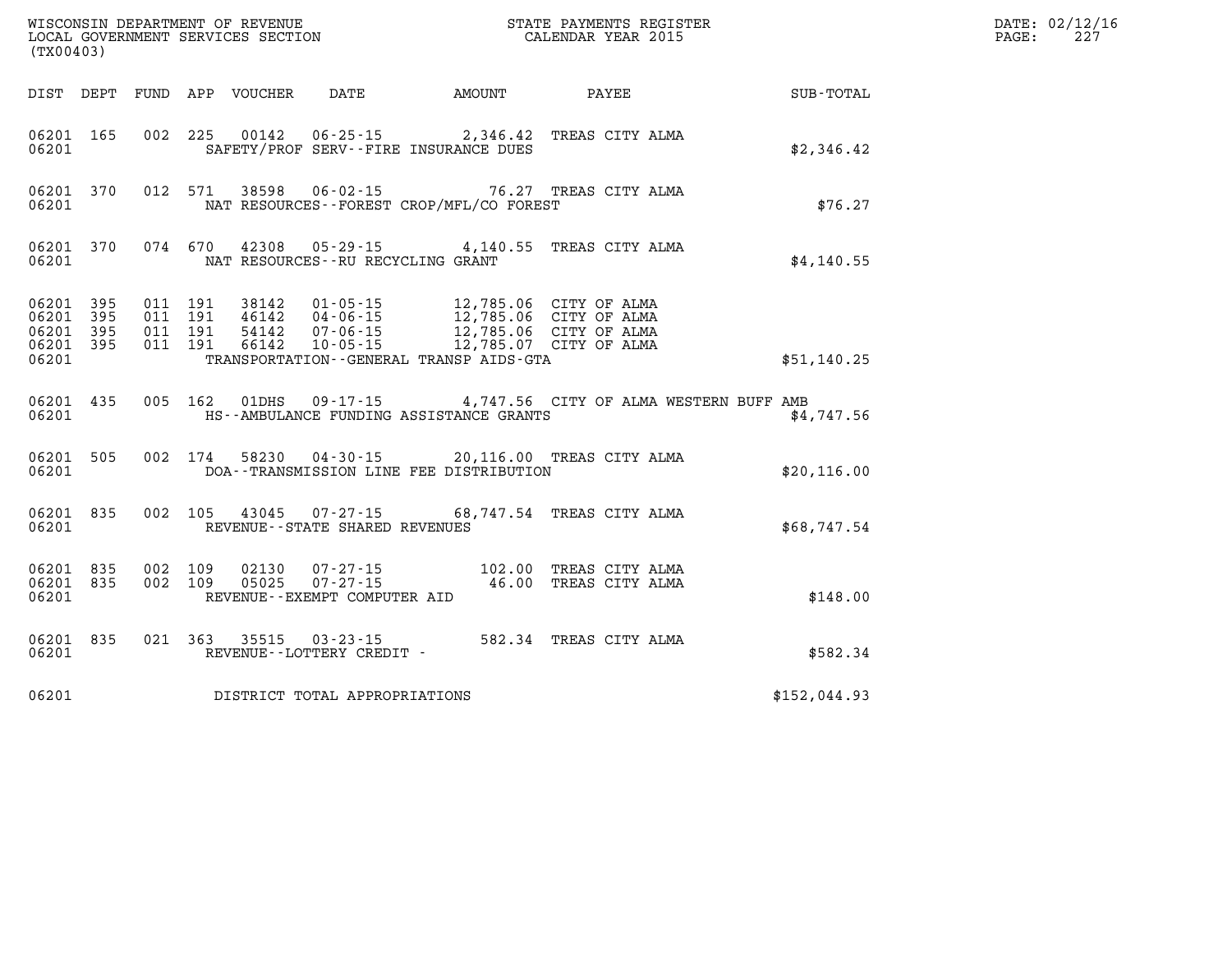| WISCONSIN DEPARTMENT OF REVENUE   | STATE PAYMENTS REGISTER | DATE: 02/12/16 |
|-----------------------------------|-------------------------|----------------|
| LOCAL GOVERNMENT SERVICES SECTION | CALENDAR YEAR 2015      | 228<br>PAGE:   |

| (TX00403)               |            |         |                | LOCAL GOVERNMENT SERVICES SECTION |                                             |                                                                                                                  | CALENDAR YEAR 2015               |             | PAGE: | 228 |
|-------------------------|------------|---------|----------------|-----------------------------------|---------------------------------------------|------------------------------------------------------------------------------------------------------------------|----------------------------------|-------------|-------|-----|
| DIST                    | DEPT       | FUND    | APP            | VOUCHER                           | DATE                                        | AMOUNT                                                                                                           | PAYEE                            | SUB-TOTAL   |       |     |
| 06206<br>06206          | 165        |         |                |                                   |                                             | 002 225 00143 06-25-15 2,703.42 TREAS CITY BUFFALO CITY<br>SAFETY/PROF SERV--FIRE INSURANCE DUES                 |                                  | \$2,703.42  |       |     |
| 06206<br>06206          | 395<br>395 | 011     | 011 191<br>191 | 38143<br>46143                    | $01 - 05 - 15$<br>04-06-15                  | 10,019.10 CITY OF BUFFALO CITY<br>10,019.10 CITY OF BUFFALO CITY                                                 |                                  |             |       |     |
| 06206<br>06206<br>06206 | 395<br>395 | 011 191 | 011 191        | 54143<br>66143                    | 07-06-15<br>$10 - 05 - 15$                  | 10,019.10 CITY OF BUFFALO CITY<br>10,019.10 CITY OF BUFFALO CITY<br>TRANSPORTATION - - GENERAL TRANSP AIDS - GTA |                                  | \$40,076.40 |       |     |
| 06206<br>06206          | 505        |         | 002 174        |                                   |                                             | 58230  04-30-15  2,950.00  TREAS CITY BUFFALO CITY<br>DOA--TRANSMISSION LINE FEE DISTRIBUTION                    |                                  | \$2,950.00  |       |     |
| 06206<br>06206          | 835        |         |                |                                   | REVENUE--STATE SHARED REVENUES              | 002 105 43046 07-27-15 9,532.03 TREAS CITY BUFFALO CITY                                                          |                                  | \$9,532.03  |       |     |
| 06206<br>06206          | 835        |         | 021 363        | 35516                             | $03 - 23 - 15$<br>REVENUE--LOTTERY CREDIT - |                                                                                                                  | 1,944.44 TREAS CITY BUFFALO CITY | \$1,944.44  |       |     |
| 06206                   |            |         |                |                                   | DISTRICT TOTAL APPROPRIATIONS               |                                                                                                                  |                                  | \$57,206.29 |       |     |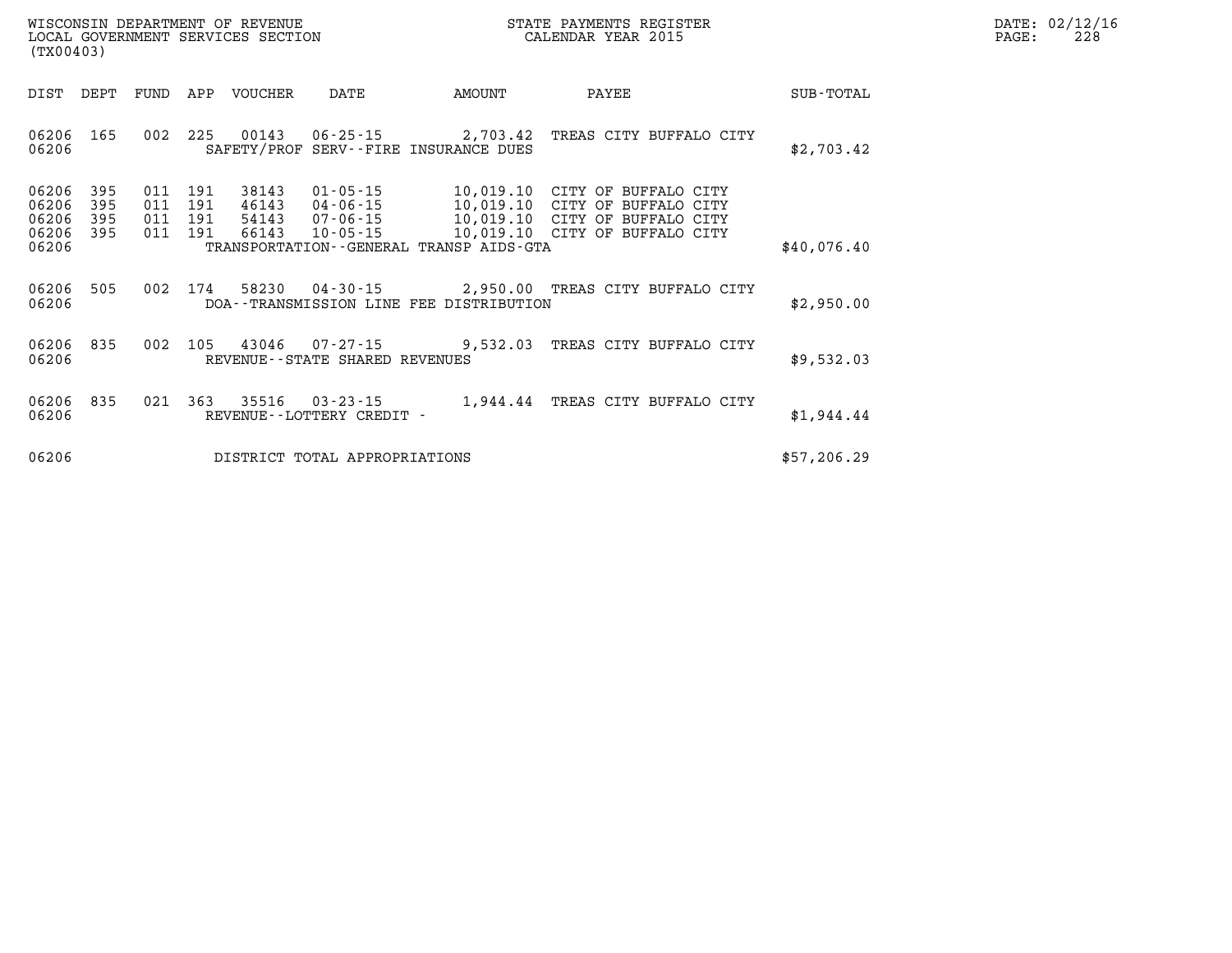| WISCONSIN DEPARTMENT OF REVENUE   | PAYMENTS REGISTER<br>3TATE - | 02/12/16<br>DATE |
|-----------------------------------|------------------------------|------------------|
| LOCAL GOVERNMENT SERVICES SECTION | CALENDAR YEAR 2015           | 229<br>PAGE      |

| (TX00403)                                             |           |                               | LOCAL GOVERNMENT SERVICES SECTION |                                 | CALENDAR YEAR 2015                                                                                                                                                                                                                                                          |  |              | PAGE: | 229 |
|-------------------------------------------------------|-----------|-------------------------------|-----------------------------------|---------------------------------|-----------------------------------------------------------------------------------------------------------------------------------------------------------------------------------------------------------------------------------------------------------------------------|--|--------------|-------|-----|
|                                                       |           |                               |                                   |                                 | DIST DEPT FUND APP VOUCHER DATE AMOUNT PAYEE SUB-TOTAL                                                                                                                                                                                                                      |  |              |       |     |
| 06226                                                 | 06226 165 |                               |                                   |                                 | 002 225 00144 06-25-15 1,841.68 TREAS CITY FOUNTAIN CITY<br>SAFETY/PROF SERV--FIRE INSURANCE DUES                                                                                                                                                                           |  | \$1,841.68   |       |     |
| 06226                                                 | 06226 370 |                               |                                   |                                 | 012 571 38599 06-02-15 30.54 TREAS CITY FOUNTAIN CITY<br>NAT RESOURCES - - FOREST CROP/MFL/CO FOREST                                                                                                                                                                        |  | \$30.54      |       |     |
| 06226                                                 | 06226 370 |                               |                                   |                                 | 074 670 42309 05-29-15 4,655.17 TREAS CITY FOUNTAIN CITY<br>NAT RESOURCES--RU RECYCLING GRANT                                                                                                                                                                               |  | \$4,655.17   |       |     |
| 06226<br>06226 395<br>06226 395<br>06226 395<br>06226 | 395       | 011 185<br>011 185<br>011 185 | 011 185 65942                     |                                 | 55448 07-30-15 205.52 TREAS CITY FOUNTAIN CITY<br>61486 10-01-15 4,000.00 TREAS CITY FOUNTAIN CITY<br>62116 10-08-15 205.52 TREAS CITY FOUNTAIN CITY<br>65942 11-13-15 302.16 TREAS CITY FOUNTAIN CITY<br>TRANSPORTATION - - HIGHWAY SAFETY - FEDERAL                       |  | \$4,713.20   |       |     |
| 06226 395<br>06226<br>06226 395<br>06226 395<br>06226 | 395       |                               |                                   |                                 | 011 191 38144 01-05-15 6,781.48 CITY OF FOUNTAIN CITY<br>011 191 46144 04-06-15 6,781.48 CITY OF FOUNTAIN CITY<br>011 191 66144 10-05-15 6,781.48 CITY OF FOUNTAIN CITY<br>011 191 66144 10-05-15 6,781.51 CITY OF FOUNTAIN CITY<br>TRANSPORTATION--GENERAL TRANSP AIDS-GTA |  | \$27,125.95  |       |     |
| 06226 455<br>06226                                    |           |                               |                                   |                                 | 002 231 11 03-19-15 160.00 TREAS CITY FOUNTAIN CITY<br>JUSTICE - - LAW ENFORCEMENT TRAINING                                                                                                                                                                                 |  | \$160.00     |       |     |
| 06226 505<br>06226                                    | 06226 505 |                               |                                   | DOA--HOUSING ASSISTANCE GRANTS  | 002 743 05175 01-29-15 124,797.00 TREAS CITY FOUNTAIN CITY<br>002 743 08031 05-18-15 62,007.00 TREAS CITY FOUNTAIN CITY                                                                                                                                                     |  | \$186,804.00 |       |     |
| 06226 835                                             |           |                               |                                   |                                 | 002 105 43047 07-27-15 30,972.63 TREAS CITY FOUNTAIN CITY<br>06226 REVENUE--STATE SHARED REVENUES                                                                                                                                                                           |  | \$30,972.63  |       |     |
|                                                       | 06226 835 |                               |                                   | 06226 REVENUE--LOTTERY CREDIT - | 021 363 35517 03-23-15 1,167.26 TREAS CITY FOUNTAIN CITY                                                                                                                                                                                                                    |  | \$1,167.26   |       |     |
| 06226                                                 |           |                               |                                   | DISTRICT TOTAL APPROPRIATIONS   |                                                                                                                                                                                                                                                                             |  | \$257,470.43 |       |     |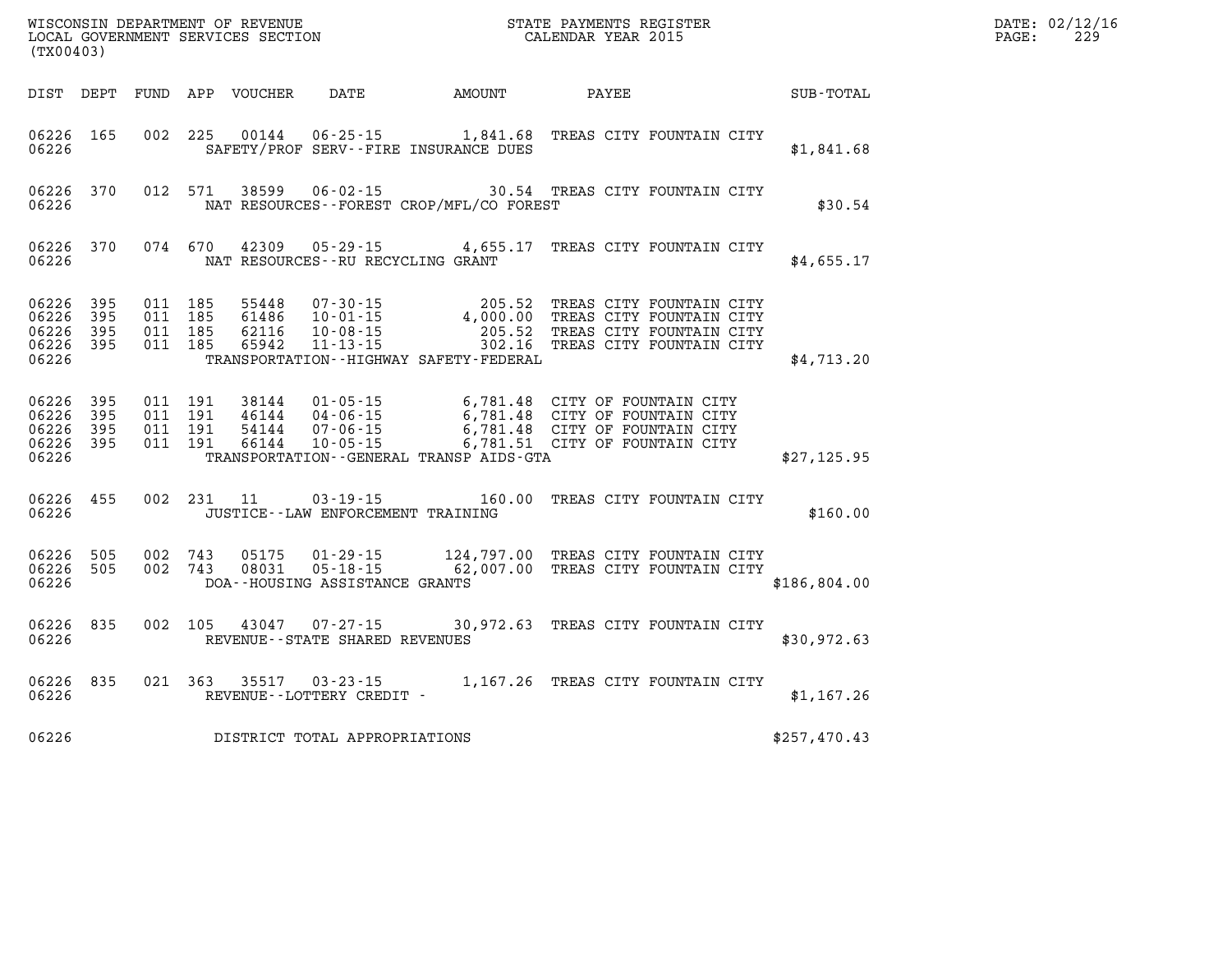| (TX00403)      |                                            |  |                  |                                     |                                              |                                                                                                                                                                                                              |                      | $\mathtt{PAGE:}$ | DATE: 02/12/16<br>230 |
|----------------|--------------------------------------------|--|------------------|-------------------------------------|----------------------------------------------|--------------------------------------------------------------------------------------------------------------------------------------------------------------------------------------------------------------|----------------------|------------------|-----------------------|
|                |                                            |  |                  |                                     | DIST DEPT FUND APP VOUCHER DATE AMOUNT PAYEE |                                                                                                                                                                                                              | $\texttt{SUB-TOTAL}$ |                  |                       |
| 06251          | 06251 165                                  |  |                  |                                     | SAFETY/PROF SERV--FIRE INSURANCE DUES        | 002 225 00145 06-25-15 5,935.62 TREAS CITY MONDOVI                                                                                                                                                           | \$5,935.62           |                  |                       |
| 06251          | 06251 370                                  |  |                  |                                     | NAT RESOURCES--AIDS IN LIEU OF TAXES         | 012 579 20024 04-03-15 45.56 TREAS CITY MONDOVI                                                                                                                                                              | \$45.56              |                  |                       |
| 06251<br>06251 | 06251 395<br>395<br>06251 395<br>06251 395 |  |                  |                                     | TRANSPORTATION - - GENERAL TRANSP AIDS - GTA | 011 191 38145 01-05-15 38,223.50 CITY OF MONDOVI<br>011 191 46145 04-06-15 38,223.50 CITY OF MONDOVI<br>011 191 54145 07-06-15 38,223.50 CITY OF MONDOVI<br>011 191 66145 10-05-15 38,223.53 CITY OF MONDOVI | \$152,894.03         |                  |                       |
| 06251          | 06251 435                                  |  |                  |                                     | HS--AMBULANCE FUNDING ASSISTANCE GRANTS      | 005 162 01DHS 09-17-15 5,070.98 MONDOVI AMBULANCE SERVICE                                                                                                                                                    | \$5,070.98           |                  |                       |
| 06251          | 06251 435                                  |  |                  |                                     | HS--PREPAID MEDICAL TRANSPORT REIMBURSE      | 005 163 01LGS 11-16-15 8,867.63 DHS PREPAID MEDICAL TRANSPORT                                                                                                                                                | \$8,867.63           |                  |                       |
|                | 06251 455<br>06251                         |  |                  | JUSTICE -- LAW ENFORCEMENT TRAINING |                                              | 002 231 16 04-20-15 480.00 TREAS CITY MONDOVI                                                                                                                                                                | \$480.00             |                  |                       |
| 06251          | 06251 835                                  |  |                  | REVENUE--STATE SHARED REVENUES      |                                              | 002 105 43048 07-27-15 107,607.18 TREAS CITY MONDOVI                                                                                                                                                         | \$107,607.18         |                  |                       |
| 06251          | 06251 835<br>06251 835                     |  | 002 109<br>05026 | REVENUE--EXEMPT COMPUTER AID        |                                              | 002 109 02131 07-27-15 14,319.00 TREAS CITY MONDOVI<br>07-27-15 1,284.00 TREAS CITY MONDOVI                                                                                                                  | \$15,603.00          |                  |                       |
| 06251          |                                            |  |                  | DISTRICT TOTAL APPROPRIATIONS       |                                              |                                                                                                                                                                                                              | \$296,504.00         |                  |                       |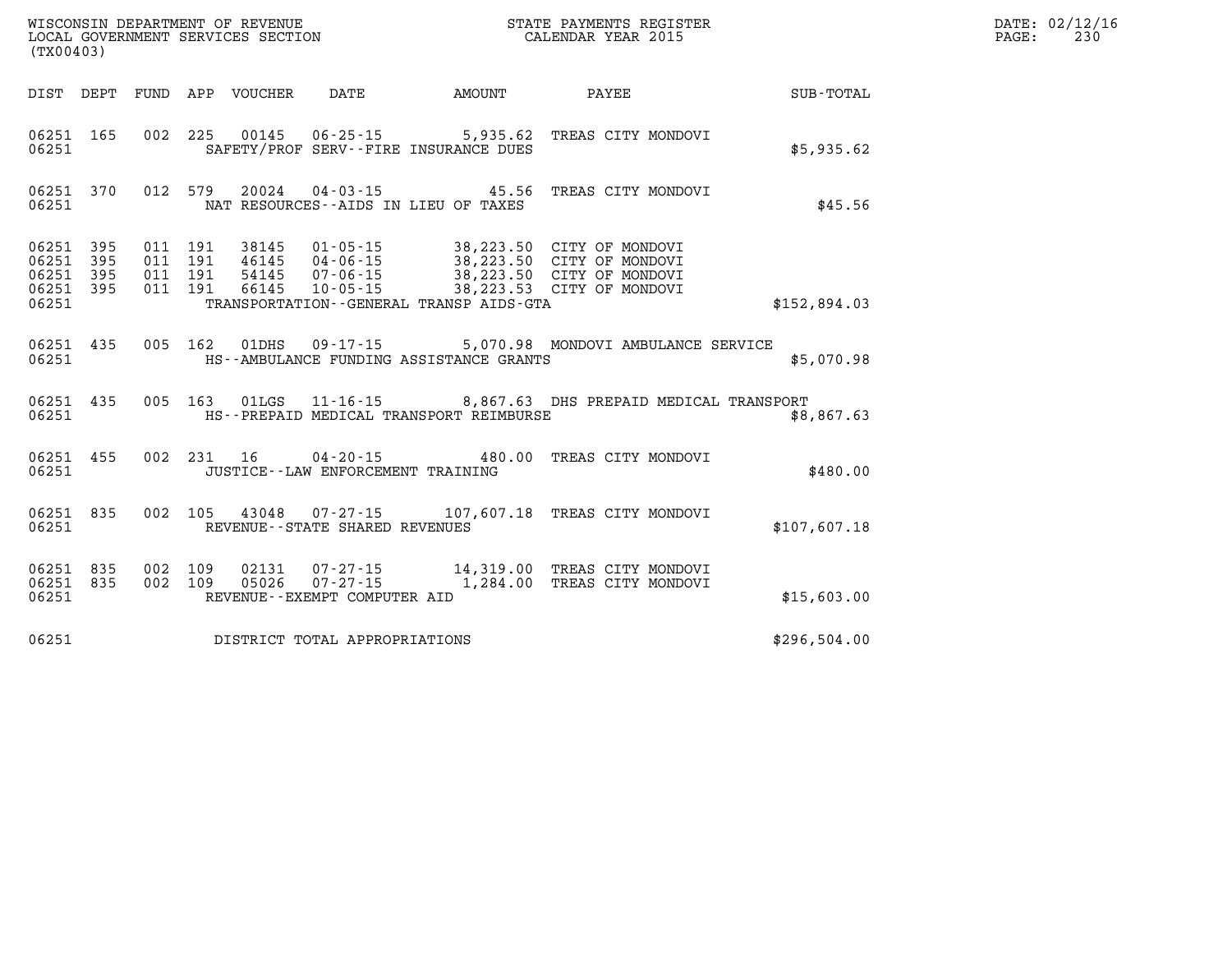| District | <b>District Name (Payee)</b> | Dept. | <b>Agency Name</b>                   | Fund  | Appropriation | <b>Payment Description</b>          | Voucher  | Date          | <b>Payment Amount</b> |
|----------|------------------------------|-------|--------------------------------------|-------|---------------|-------------------------------------|----------|---------------|-----------------------|
| M06000   | <b>Buffalo County</b>        |       | 11500 Dept of Ag, Trade & Cons Protc |       | 36300 WE100   | <b>AGRICULTURE-SOIL &amp; WATER</b> | 00004114 | 12/29/2015 \$ | 5,449.00              |
| M06000   | <b>Buffalo County</b>        | 11500 | Dept of Ag, Trade & Cons Protc       |       | 36300 WE100   | <b>AGRICULTURE-SOIL &amp; WATER</b> | 00004115 | 12/29/2015 \$ | 9,569.00              |
| M06000   | <b>Buffalo County</b>        |       | 11500 Dept of Ag, Trade & Cons Protc |       | 36300 WE100   | <b>AGRICULTURE-SOIL &amp; WATER</b> | 00004116 | 12/29/2015 \$ | 8,400.00              |
| M06000   | <b>Buffalo County</b>        |       | 11500 Dept of Ag. Trade & Cons Protc |       | 36300 WE100   | AGRICULTURE-SOIL & WATER            | 00004117 | 12/29/2015 \$ | 4,200.00              |
| M06000   | <b>Buffalo County</b>        |       | 11500 Dept of Ag, Trade & Cons Protc |       | 36300 WE100   | AGRICULTURE-SOIL & WATER            | 00004118 | 12/29/2015 \$ | 4,970.00              |
| M06000   | <b>Buffalo County</b>        |       | 16500 Dept of Safety & Prof Services |       | 10000 23600   | POWTS Replacement Rehab             | 00000321 | 11/12/2015 \$ | 13,508.35             |
| M06000   | <b>Buffalo County</b>        |       | 37000 Dept of Natural Resources      |       | 21200 57500   | RA- snowmobile trail areas          | 00013539 | 12/10/2015 \$ | 28,295.00             |
| M06000   | <b>Buffalo County</b>        | 37000 | Dept of Natural Resources            |       | 36300 TF100   | <b>DNR-NONPOINT SOURCE</b>          | 00012341 | 11/27/2015 \$ | 150,000.00            |
| M06000   | <b>Buffalo County</b>        | 41000 | Department of Corrections            |       | 10000 11600   | Reimbursing counties for proba      | 00009386 | 11/19/2015 \$ | 7,024.64              |
| M06000   | <b>Buffalo County</b>        |       | 41000 Department of Corrections      |       | 10000 31300   | Community youth and family aid      | 00005489 | 11/9/2015 \$  | 11,739.45             |
| M06000   | <b>Buffalo County</b>        |       | 41000 Department of Corrections      |       | 10000 31300   | Community youth and family aid      | 00010954 | 11/30/2015 \$ | 222.69                |
| M06000   | <b>Buffalo County</b>        |       | 48500 Department of Veterans Affairs | 58200 | 28000         | Veterans transportation grant       | 00004051 | 12/21/2015 \$ | 846.64                |
| M06000   | <b>Buffalo County</b>        | 50500 | Department of Administration         |       | 10000 15500   | Federal aid, local assistance       | 00000212 | 10/5/2015 \$  | 424.73                |
| M06000   | <b>Buffalo County</b>        | 50500 | Department of Administration         | 10000 | 15500         | Federal aid, local assistance       | 00004698 | 12/3/2015 \$  | 522.51                |
| M06000   | <b>Buffalo County</b>        | 50500 | Department of Administration         | 10000 | 15500         | Federal aid, local assistance       | 00004708 | 12/3/2015 \$  | 1,125.19              |
| M06000   | <b>Buffalo County</b>        | 50500 | Department of Administration         |       | 23500 37100   | Low-income assistance grants        | 00000212 | 10/5/2015 \$  | 5.18                  |
| M06000   | <b>Buffalo County</b>        |       | 50500 Department of Administration   |       | 23500 37100   | Low-income assistance grants        | 00004698 | 12/3/2015 \$  | 1,702.05              |
| M06000   | <b>Buffalo County</b>        |       | 50500 Department of Administration   |       | 23500 37100   | Low-income assistance grants        | 00004708 | 12/3/2015 \$  | 1,485.66              |
| M06000   | <b>Buffalo County</b>        | 83500 | Department of Revenue                |       | 10000 10500   | County and Municipal Aid            | 00000460 | 11/16/2015 \$ | 779,308.21            |
| M06002   | Alma, Town of                | 83500 | Department of Revenue                |       | 10000 10500   | County and Municipal Aid            | 00000437 | 11/16/2015 \$ | 18,467.61             |
| M06004   | Town Of Belvidere            | 83500 | Department of Revenue                |       | 10000 10500   | County and Municipal Aid            | 00000438 | 11/16/2015 \$ | 107,334.21            |
| M06006   | Town Of Buffalo              |       | 83500 Department of Revenue          |       | 10000 10500   | County and Municipal Aid            | 00000439 | 11/16/2015 \$ | 30,606.02             |
| M06008   | Town Of Canton               |       | 83500 Department of Revenue          |       | 10000 10500   | County and Municipal Aid            | 00000440 | 11/16/2015 \$ | 18,582.00             |
| M06010   | Town Of Cross                |       | 83500 Department of Revenue          |       | 10000 10500   | County and Municipal Aid            | 00000441 | 11/16/2015 \$ | 14,803.26             |
| M06012   | Town Of Dover                | 83500 | Department of Revenue                | 10000 | 10500         | County and Municipal Aid            | 00000442 | 11/16/2015 \$ | 31,087.91             |
| M06014   | Town Of Gilmanton            | 83500 | Department of Revenue                | 10000 | 10500         | County and Municipal Aid            | 00000443 | 11/16/2015 \$ | 30,556.54             |
| M06016   | Town Of Glencoe              | 83500 | Department of Revenue                |       | 10000 10500   | County and Municipal Aid            | 00000444 | 11/16/2015 \$ | 23,820.93             |
| M06018   | Town Of Lincoln              |       | 83500 Department of Revenue          |       | 10000 10500   | County and Municipal Aid            | 00000445 | 11/16/2015 \$ | 8,286.39              |
| M06020   | Town Of Maxville             | 83500 | Department of Revenue                |       | 10000 10500   | County and Municipal Aid            | 00000446 | 11/16/2015 \$ | 9,420.75              |
| M06022   | Town of Milton               | 83500 | Department of Revenue                |       | 10000 10500   | County and Municipal Aid            | 00000447 | 11/16/2015 \$ | 29,368.10             |
| M06024   | Town Of Modena               | 83500 | Department of Revenue                |       | 10000 10500   | County and Municipal Aid            | 00000448 | 11/16/2015 \$ | 21,108.25             |
| M06026   | Town Of Mondovi              | 83500 | Department of Revenue                | 10000 | 10500         | County and Municipal Aid            | 00000449 | 11/16/2015 \$ | 32,957.44             |
| M06028   | Town Of Montana              | 83500 | Department of Revenue                |       | 10000 10500   | County and Municipal Aid            | 00000450 | 11/16/2015 \$ | 11,231.98             |
| M06030   | Town Of Naples               |       | 83500 Department of Revenue          |       | 10000 10500   | County and Municipal Aid            | 00000451 | 11/16/2015 \$ | 26,752.86             |
| M06032   | Town Of Nelson               |       | 83500 Department of Revenue          |       | 10000 10500   | County and Municipal Aid            | 00000452 | 11/16/2015 \$ | 28,294.19             |
| M06034   | Waumandee, Town of           | 83500 | Department of Revenue                | 10000 | 10500         | County and Municipal Aid            | 00000453 | 11/16/2015 \$ | 21,824.43             |
| M06111   | Village Of Cochrane          | 83500 | Department of Revenue                | 10000 | 10500         | County and Municipal Aid            | 00000454 | 11/16/2015 \$ | 69,838.48             |
| M06154   | Village Of Nelson            | 83500 | Department of Revenue                | 10000 | 10500         | County and Municipal Aid            | 00000455 | 11/16/2015 \$ | 94,816.69             |
| M06201   | City Of Alma                 | 45500 | Department of Justice                | 10000 | 23100         | Law enforcement train, local        | 00002605 | 12/3/2015 \$  | 160.00                |
| M06201   | City Of Alma                 |       | 83500 Department of Revenue          |       | 10000 10500   | County and Municipal Aid            | 00000456 | 11/16/2015 \$ | 381,494.41            |